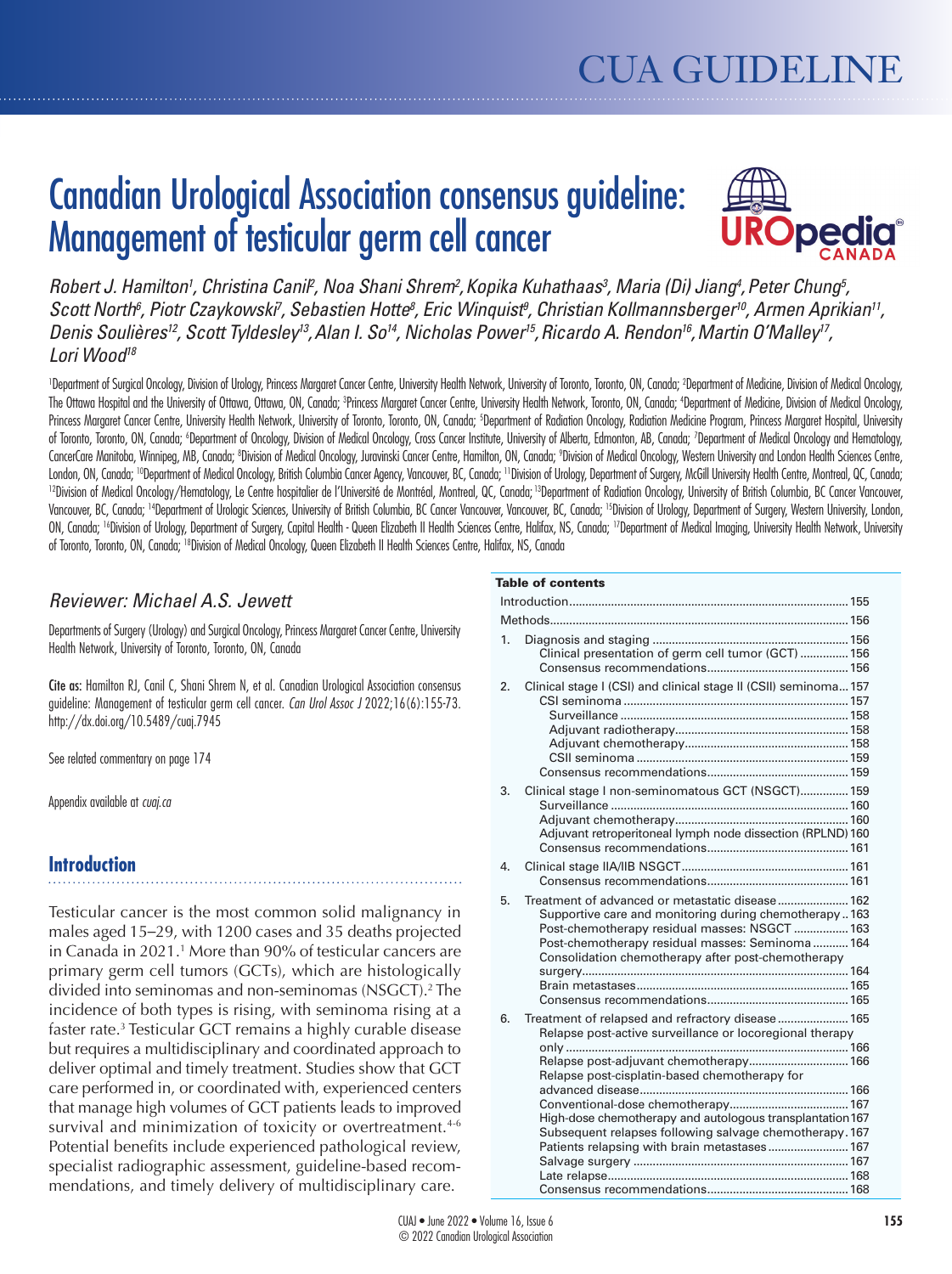At the Canadian GCT meeting held in Toronto in 2018, Canadian GCT providers prioritized updating the Canadian consensus document, which was last updated in 2010.<sup>7</sup>

# **Methods**

A multidisciplinary group of Canadian testicular cancer experts (nine medical oncologists, five uro-oncologists, two radiation oncologists, one genitourinary pathologist, and one genitourinary radiologist) participated in updating this guideline. Participants were assigned stage-specific topics to update and the project leads (RH, CC, LW) participated in updating all topics. Five individual stage-specific meetings with each subgroup of experts were conducted in April 2021 to discuss and develop key recommendations. Once recommendations were compiled, all participants voted via SurveyMonkey to determine their level of agreement. Modifying methods used by the European Association of Urology and European Society for Medical Oncology Guidelines Committees, each recommendation was followed by a five-point Likert scale: completely disagree, somewhat disagree, undecided, somewhat agree, completely agree, abstain (out of scope of my practice and/or I don't feel comfortable answering).8 A priori, agreement was defined as ≥75% of experts voting somewhat agree or completely agree. Results from this initial vote are shown in Supplementary Figure 1 (available at *cuaj.ca*).

In June 2021, a full group virtual meeting was held to discuss one recommendation that did not reach agreement, along with 22 other recommendations that, despite ≥75% agreement, some experts had indicated disagreement or undecided opinions. Proposed changes were made accordingly, including the creation of one new recommendation. In July 2021, a second and final vote was conducted including all of the recommendations where any changes had been proposed. Agreement was achieved in all recommendations. Throughout the guideline, after each recommendation, the percent of experts who voted "completely agree" or "somewhat agree" with each statement is shown in parentheses.

# **1. Diagnosis and staging**

# Clinical presentation of GCT

Prompt recognition, diagnostic workup, and treatment initiation is of paramount importance for men with GCTs. Most patients present with a palpable testicular mass that may or may not be painful. Occasionally, the initial presentation reflects the presence of symptomatic metastatic disease, such as pain from a retroperitoneal or neck mass, respiratory symptoms, thrombus, or constitutional symptoms, such as weight loss.<sup>9</sup> In approximately 5% of patients, the primary tumor is extragonadal (i.e., retroperitoneum or mediastinum).<sup>10</sup>

Rarely, in advanced GCTs, the testicular primary tumor will spontaneously regress without treatment and at orchiectomy is described pathologically as a "burned out" primary.11 Occasionally, prior to orchiectomy, the radiologist may label changes in the ipsilateral testis as appearing as a burned out primary or Azzopardi lesion.<sup>12</sup> In such cases where chemotherapy is about to commence, an orchiectomy can be deferred or even avoided altogether depending on clinical suspicion.

#### **Consensus recommendations**

- i. There are mandatory diagnostic and staging examinations (Table 1).
	- a. These include scrotal examination, determination of the serum tumor markers alpha-fetoprotein (AFP), ß-human chorionic gonadotropin (HCG), and lactate dehydrogenase (LDH), ultrasound to image the testicles, and computed tomography (CT) scan of the thorax, abdomen, and pelvis *(agreement: 100%)*
	- b. Bone scan and brain imaging (preferably magnetic resonance imaging [MRI]) are indicated in patients with symptoms suggestive of bone or central nervous system involvement, as well as patients with International Germ Cell Cancer Collaborative Group (IGCCCG) poor prognosis *(agreement: 100%).*
		- 1. Brain imaging should also be considered in those with extensive lung metastases, pure choriocarcinoma, and/or HCG >5000 IU/L at diagnosis<sup>13</sup> (agreement: 100%).
	- c. Other imaging procedures, such as body MRI and positron emission tomography (PET), should not be routinely used for staging *(agreement: 94%).*
	- ii. With rare exception, radical orchiectomy is the initial diagnostic and treatment maneuver and should be performed through an inguinal incision, removing the testicle and spermatic cord to the level of the internal inguinal ring *(agreement: 100%).*
- iii. Insertion of a testicular prosthesis at the time of orchiectomy should be discussed with patients prior *(agreement: 83%).*
- iv. Orchiectomy may be deferred in patients with life-threatening metastatic disease when a confirmed diagnosis of NSGCT (e.g., an unequivocally elevated AFP and/or HCG >5000 IU/L) or seminoma (e.g., biopsy of metastatic site) is made so as not to delay the start of chemotherapy. In such cases, orchiectomy should be performed after chemotherapy14,15 *(agreement: 100%).*
- v. Tumor markers should be drawn prior to orchiectomy and repeated postoperatively within 1–3 weeks, and repeated to ensure return to normal, given the known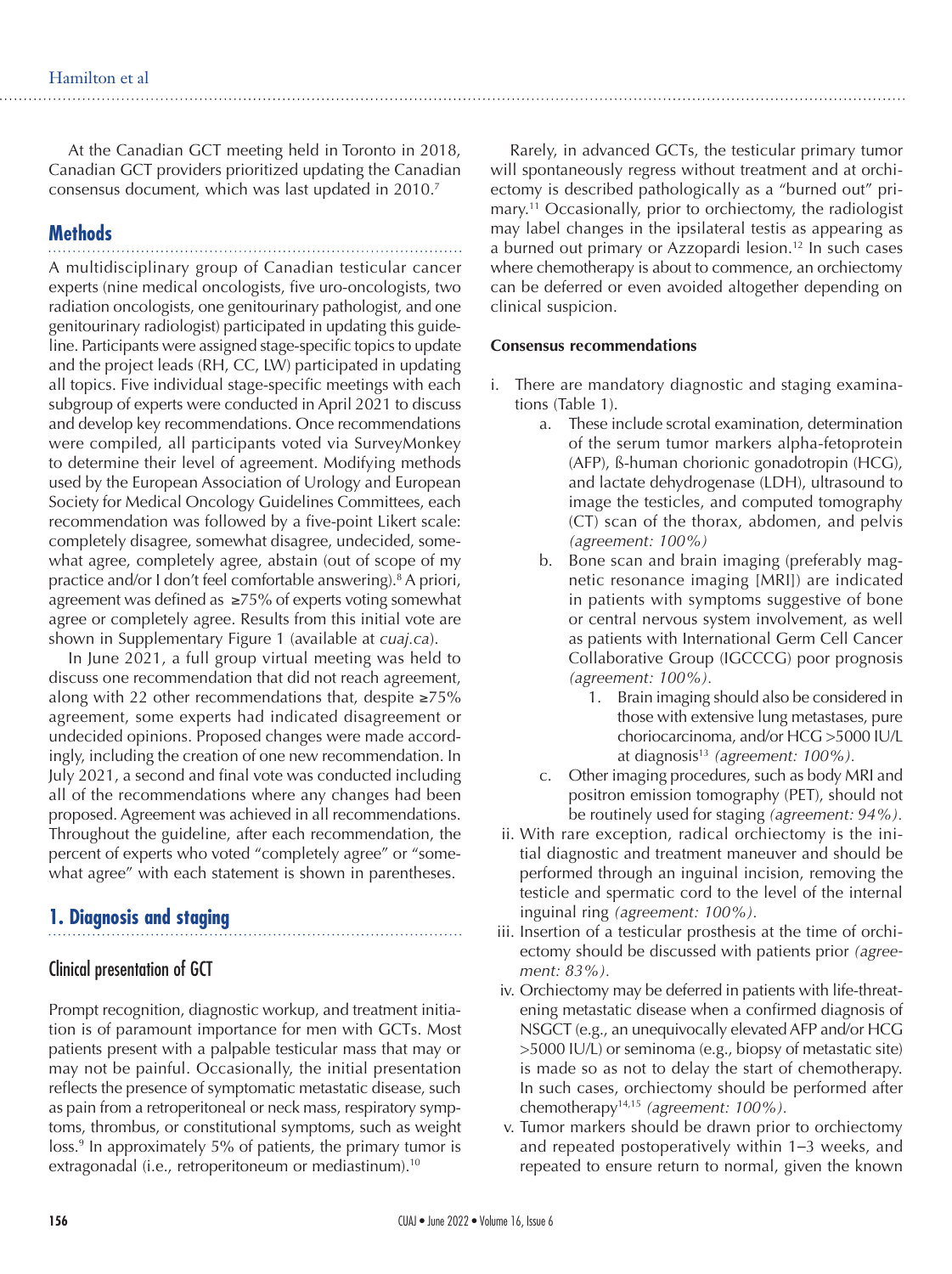#### Table 1. Mandatory investigations

Complete history and physical exam, including scrotal exam Laboratory

- Alpha-fetoprotein (AFP)
- ß-human chorionic gonadotrophin (ß-HCG)
- Lactate dehydrogenase (LDH)
- Baseline imaging\*
- Scrotal ultrasound
- CT abdomen and pelvis
- CT thorax

\*Bone scan and brain imaging in patients with symptoms or poor prognosis metastatic disease. CT: computed tomography.

half-life kinetics of AFP  $\left\langle z \right\rangle$  days) and ß-HCG  $\left\langle z \right\rangle$  days) *(agreement: 100%).*

- vi. In very rare cases where there is possibility of a benign tumor, excisional biopsy with a frozen section should be performed prior to definitive orchiectomy in an experienced center to allow for the possibility of organ-sparing partial orchiectomy16 *(agreement: 94%).*
- vii. In patients with synchronous bilateral tumors, metachronous contralateral tumors, or solitary testicles with normal preoperative testosterone levels, partial orchiectomy by an experienced surgeon may be an alternative procedure to orchiectomy in very select patients *(agreement: 92%).*
- viii. If organ-preserving surgery is performed and germ cell neoplasia in situ (GCNIS) is found in the remaining testicular tissue, options include completion orchiectomy, adjuvant radiotherapy, or surveillance, and discussion should include risk of cancer recurrence, hypogonadism, and fertility *(agreement: 100%).*
- ix. A full discussion on semen cryo-preservation for all patients undergoing therapy (surgery, chemotherapy, and/or radiation) for GCT should take place *(agreement: 100%).*
- x. The histopathological report should document the following points: procedure, specimen laterality, tumor focality, tumor size, tumor extension (rete testis, hilar soft tissue, epididymis, tunica vaginalis, spermatic cord, scrotum), histological type, margin status, presence or absence of lymphovascular invasion, number of lymph nodes involved and examined, pathology stage classification (pTNM, according to most recent AJCC/UICC, 8th edition<sup>17</sup> [Supplementary Table 1; available at *cuaj.ca*]), and additional pathological findings (GCNIS, microlithiasis, Sertoli cell nodule, atrophy). Mixed GCTs should have the estimated proportion of each component reported as a percentage (%). Immunohistochemistry is considered a useful adjunct to the diagnosis of testicular tumors *(agreement: 100%).*
- xi. It is recommended testicular tumors be assessed by a pathologist experienced in testis cancer pathology<sup>18</sup> *(agreement: 100%).*

xii. Patients with metastatic disease should be classified according to the IGCCCG classification system<sup>19</sup> (Table 2) *(agreement: 100%).*

# **2. Clinical stage I (CSI) and clinical stage II (CSII)**

## **seminoma**

# CSI seminoma

CSI seminoma requires an orchiectomy specimen containing pure seminoma only, normalized markers post-orchiectomy, no history of an elevated AFP, and normal staging imaging. The risk of relapse in such cases is 15%, with most occurring in the retroperitoneum.20-22 Treatment options include surveillance, para-aortic  $\pm$  pelvic radiotherapy or chemotherapy (carboplatin x 1–2), as shown in Table 3. All patients should have a shared discussion balancing relapse risk and side effects of adjuvant treatment. However, given that adjuvant

Table 2. The International Germ Cell Cancer Collaborative

| <b>Histology</b> | <b>Prognostic</b><br>category | <b>Clinical factors</b>                                                                                                                                                                                                                                              |
|------------------|-------------------------------|----------------------------------------------------------------------------------------------------------------------------------------------------------------------------------------------------------------------------------------------------------------------|
| <b>NSGCT</b>     | Good                          | Testes/retroperitoneal primary<br>AND no non-pulmonary visceral<br>metastases<br>AND good markers (S1)<br>$-$ AFP <1000 ug/ml and<br>ß-HCG <5000 IU/L and<br>$LDH < 1.5 \times ULN$<br>$-$                                                                           |
|                  | Intermediate                  | Testes/retroperitoneal primary<br>no non-pulmonary visceral metastases<br>AND intermediate markers (S2)<br>AFP ≥1000 ng/mL and ≤10 000<br>ug/mL or<br>ß-HCG ≥5000 IU/L and ≤50 000 IU/L<br>$\qquad \qquad -$<br>or<br>LDH $\ge$ 1.5 x ULN and $\le$ 10 x ULN*<br>$-$ |
|                  | Poor                          | Mediastinal primary<br>AND/OR non-pulmonary visceral<br>metastases<br>AND/OR any poor marker (S3)<br>AFP >10 000 ug/mL or<br>$-$<br>ß-HCG >50 000 IU/L or<br>$-$<br>$LDH > 10 \times ULN$                                                                            |
| Seminoma Good    |                               | Any primary site<br>AND no non-pulmonary visceral<br>metastases<br>AND normal AFP, any B-HCG, any LDH                                                                                                                                                                |
|                  | Intermediate                  | Any primary site<br>AND non-pulmonary visceral<br>metastases<br>AND normal AFP, any B-HCG, any LDH                                                                                                                                                                   |

evation alone for IGCCCG classification is controversial. AFP: alpha-fetoprotein ß-HCG: beta human chorionic gonadotrophin; LDH: lactate dehydrogenase; NSGCT: nonseminoma germ cell tumor; ULN: upper limit of normal. Adapted from International Germ Cell Consensus Classification: A prognostic factor-based staging system for metastatic germ cell cancers. International Germ Cell Cancer Collaborative Group.19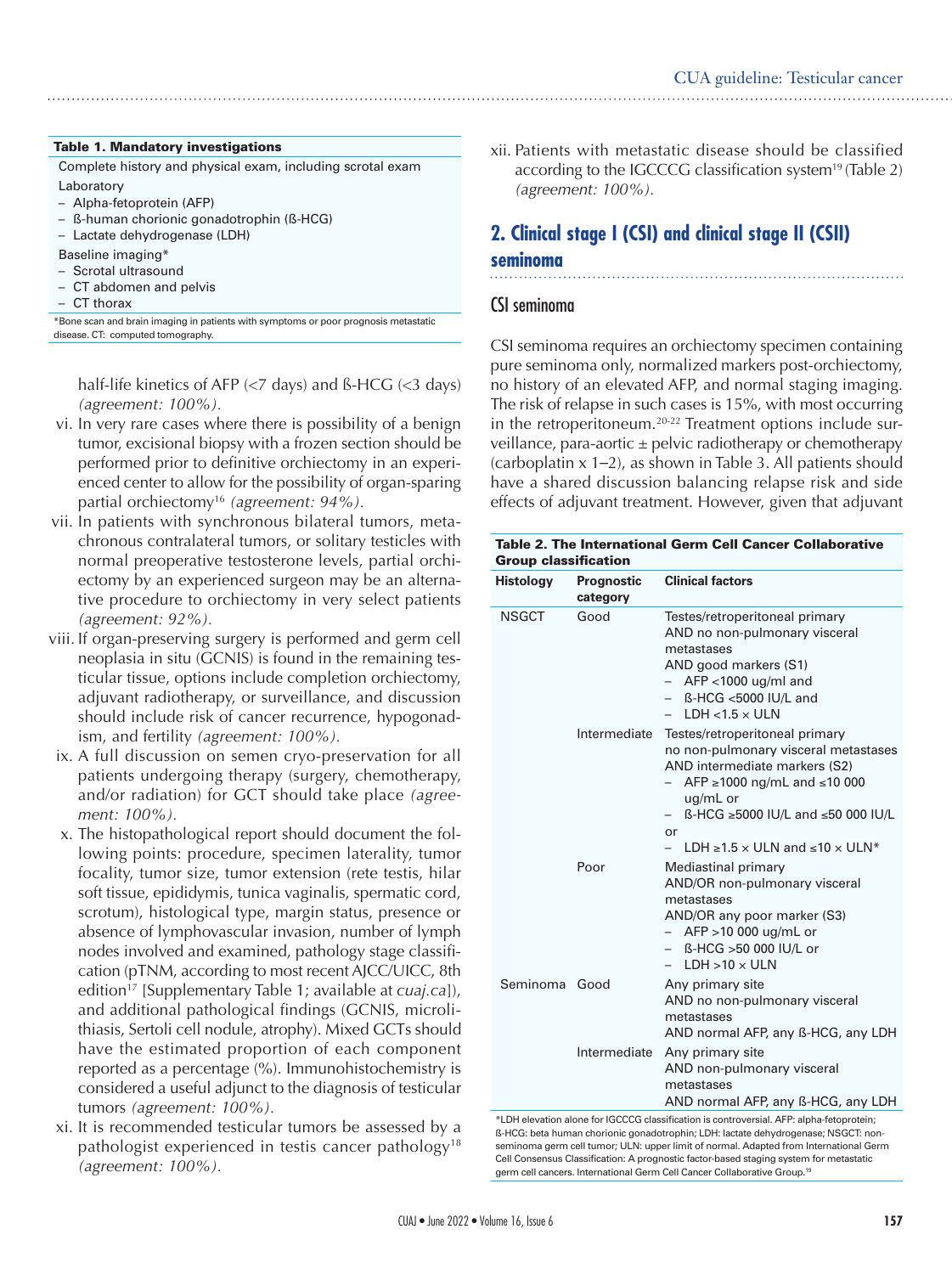treatment is associated with acute toxicities, risk of late side effects, potential overtreatment in 85%, and no improvement in survival, surveillance for all CSI seminoma patients is the preferred approach.

#### *Surveillance*

Several prospective, non-randomized studies of surveillance in CSI seminoma have been performed (Supplementary Table 2; available at *cuaj.ca*). Relapse rates at five years range from 11–20%.23,24 The predominant site of relapse is the para-aortic lymph nodes (e.g., 82% in the Danish Testicular Cancer Study Group study; 97% in the Princess Margaret series).<sup>25,26</sup> Median time to relapse is 12–18 months, but late relapses (>4 years) have been reported. Disease-specific survival is >99%, comparable to adjuvant radiation or carboplatin.

Risk factors associated with relapse have not been consistent among studies and are of limited prognostic value. In a pooled analysis of 638 patients from four centers, tumor size >4 cm and rete testes involvement were the only factors associated with relapse.27 Other large, pooled studies have shown inconsistent results, suggesting relapse associations with only rete testes involvement, only tumor size, or both.<sup>20,21,28</sup>

Despite the limitations of these risk factors, the Spanish Germ Cell Cancer Cooperative Study Group and the Swedish and Norwegian Testicular Cancer Group (SWENOTECA) have offered a risk-adapted strategy with surveillance for low-risk patients (0 risk factors) and adjuvant therapy for high-risk patients (1–2 risk factors).<sup>21,29</sup> These studies confirmed that low-risk patients had a small risk of relapse (4–6%) and the risk-adapted strategy lowered the relapse risk for the high-risk patients. As patients in the high-risk group have a >75% chance of being relapse-free on surveillance, adjuvant therapy may only lead to a modest absolute reduction in relapse risk.<sup>20,21</sup> Nearly all relapses on surveillance may be salvaged with radiotherapy or chemotherapy and result in a cancer-specific survival of 99%. Accordingly, a recent systematic review by the European Testicular Cancer Guidelines Panel concluded the prognostic utility of size and rete testes invasion have significant limitations.<sup>23</sup>

One concern regarding non-risk-adapted surveillance is the potential for increased chemotherapy use to salvage patients who relapse. However, as most relapses occur in the retroperitoneum, radiotherapy is an effective sole salvage approach. For example, at Princess Margaret, 78% of CSI seminoma relapses were managed with radiation, with only 9% of those requiring chemotherapy for subsequent second relapses.<sup>26</sup>

| <b>Table 3. Treatment options for CSI seminoma</b> |              |                                 |  |  |  |  |  |  |
|----------------------------------------------------|--------------|---------------------------------|--|--|--|--|--|--|
| <b>Option</b>                                      | Relapse rate | <b>Cancer-specific survival</b> |  |  |  |  |  |  |
| Surveillance                                       | 15%          | 99%                             |  |  |  |  |  |  |
| Carboplatin x 1                                    | 5%           | 99%                             |  |  |  |  |  |  |
| Radiation                                          | 4%           | 99%                             |  |  |  |  |  |  |

An optimal followup surveillance strategy has yet to be determined. Several retrospective studies suggest serial tumor marker assessments do not contribute to relapse detection and have been dropped from some CSI seminoma surveillance protocols.30 Results suggest MRI imaging was non-inferior to CT scans, and a three-scan schedule was non-inferior to a seven-scan schedule. Further interpretation and discussion of these results will be required to recommend a more optimal surveillance schedule to minimize radiation exposure without compromising outcomes.31

#### *Adjuvant radiotherapy*

Adjuvant retroperitoneal radiotherapy is now limited to the occasional circumstance where surveillance is not feasible.32,33 Large series and randomized trials of adjuvant radiotherapy report a 4% (range 0.8–5%) relapse rate (Supplementary Table 3; available at *cuaj.ca*).34 Relapse >3 years after radiotherapy appears rare, occurring in only three of 1893 patients entered onto the MRC TE10, TE18, and TE19 adjuvant trials.<sup>35</sup> Evidence from randomized trials demonstrates similar overall relapse rates for para-aortic nodal radiotherapy vs. extended volume to include ipsilateral pelvic nodes  $(3.4\% \text{ vs. } 4\%)$ .<sup>36</sup> Continued imaging to detect pelvic recurrence is recommended if this is not included in the initial treatment volume.

#### *Adjuvant chemotherapy*

Adjuvant chemotherapy is limited to the occasional circumstance where surveillance is not feasible. If given, 1–2 cycles of carboplatin are options but whether one or two cycles is better remains unclear. The only randomized study (MRC TE19) compared adjuvant radiotherapy to one cycle of carboplatin and observed similar five-year relapse (4.0% vs. 5.3%).<sup>37</sup> However, non-randomized data suggest a reduction in relapses with two cycles  $(1.5-3\% \text{ vs. } 5\%)$ .<sup>38,39</sup> As well, population-based SWENOTECA data shows relatively small risk reductions with only one cycle of carboplatin compared to surveillance, especially with higher-risk patients (relapse rate 2.2% vs. 4.0% in lower-risk patients and 9.3% vs. 15.5% in higher-risk patients).<sup>21</sup> There are many potential disadvantages with this adjuvant approach. The reduction in relapse risk is not that impressive (15% down to 5%) and most relapses occur in the retroperitoneum and therefore CT scans of the abdomen and pelvis are still required, similar to patients on surveillance. Furthermore, recurrence after carboplatin may have a worse biology, as reported in a recent series.<sup>40</sup> Compared to large surveillance series, these 185 patients appeared to have a higher burden of disease at relapse, a greater reliance on bleomycin, etoposide, cisplatin (BEP) as salvage, and a greater incidence of second relapse and death. Finally, the long-term (i.e., beyond 15 years) toxicity of carboplatin is unknown since the series with the longest toxicity information had only a nine-year median followup.<sup>41</sup>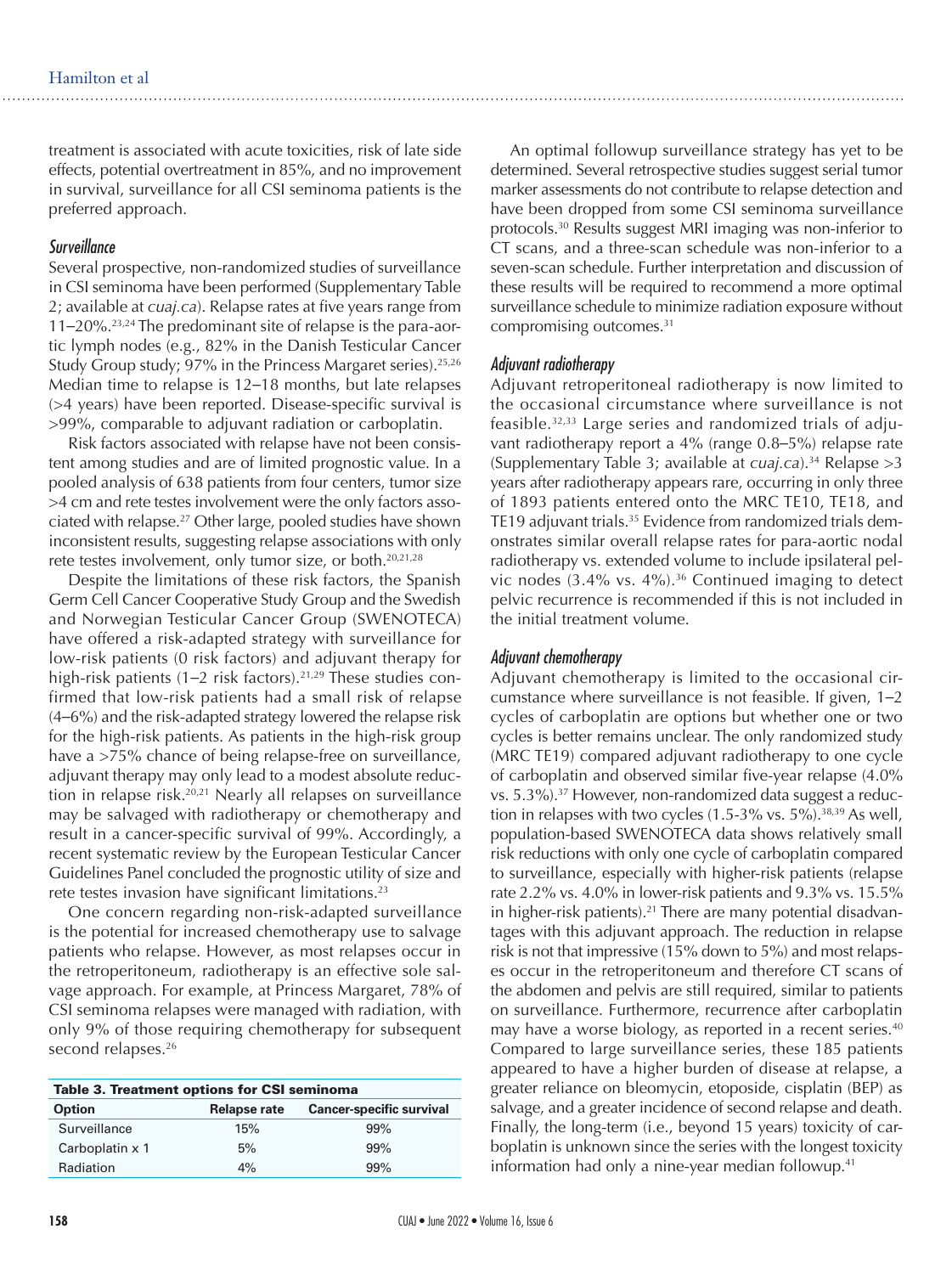## **Consensus recommendations (Supplementary Figure 2; available at** *cuaj.ca***)**

- i. Patients with rising tumor markers after orchiectomy despite normal imaging are considered stage IS and should be treated with chemotherapy according to the corresponding IGCCCG group *(agreement: 100%).*
- ii. Patients should be informed of all treatment options (surveillance, adjuvant chemotherapy, adjuvant radiotherapy), including the potential benefits and side effects of each treatment, and should be involved in the decisionmaking process *(agreement: 100%).*
- iii. In a patient willing and able to adhere to a surveillance program, surveillance should be the preferred option *(agreement: 100%).*
- iv. A risk-adapted approach with surveillance for low-risk patients and adjuvant treatment for those at higher risk of relapse is not recommended *(agreement: 93%).*
- v. If adjuvant therapy is chosen, carboplatin chemotherapy and radiation therapy are options *(agreement: 94%).*
- vi. If adjuvant therapy is given, post-therapy imaging is still required, similar to surveillance schedules *(agreement: 93%).*
- vii.At present, there is no role for primary retroperitoneal lymph node dissection (RPLND) in stage I seminoma *(agreement: 93%).*

# CSII seminoma

In patients with CSIIA seminoma without marker elevation, an initial period of surveillance with repeat imaging in 6–8 weeks is recommended, as up to 30% of cases end up being false-positive nodal enlargement.

In CSIIA seminoma, radiotherapy or chemotherapy are options. No randomized trial has compared these two options in this setting. Radiation therapy given to the paraaortic and ipsilateral pelvic nodes with doses ranging from 30–35 Gy show five-year relapse-free rates in excess of 90% in most modern series.<sup>42</sup>

In CSIIB disease, depending on the bulk of disease and location of lymph nodes, radiation therapy or chemotherapy are options.42 The relapse-free rate with radiation therapy is close to 90% and most relapses are cured with salvage chemotherapy.43 With primary chemotherapy, there are very few relapses. The overall disease-specific survival is close to 100% with either management approach.<sup>43</sup>

In a meta-analysis of four prospective and nine retrospective studies, chemotherapy and radiation achieved similar disease control in CSIIA disease, but chemotherapy fared modestly better in CSIIB disease (relapse rate 5% vs. 12%), with a lower incidence of late toxicity and secondary cancers.<sup>44</sup>

CSIIC disease should be managed with chemotherapy, as the relapse rate with radiation therapy approaches 50%

in most series, and not all patients can be salvaged with chemotherapy.42

Chemotherapy for all CSII seminoma patients is the same as that for IGCCCG good-prognosis patients. The role of RPLND and of reduced volume radiation therapy in combination with single-course of carboplatin in CSII seminoma is the subject of clinical trials and not an established option outside of a trial setting.45,46

#### **Consensus recommendations**

- i. In patients with CSIIA seminoma without marker elevation, an initial period of surveillance with repeat imaging in 6–8 weeks is recommended *(agreement: 94%).*
- ii. In CSIIA seminoma, radiation therapy or chemotherapy are standard treatment options and should be discussed *(agreement: 100%).*
- iii. In CSIIB seminoma, radiation therapy or chemotherapy are treatment options. Chemotherapy is the preferred option in most cases (*agreement: 94%).*
- iv. In CSIIC seminoma, chemotherapy is the standard treatment approach *(agreement: 100%).*
- v. Chemotherapy in this setting is the same as for IGCCCG good-prognosis metastatic patients *(agreement: 100%).*
- vi. The role of RPLND in stage II seminoma is investigational *(agreement: 94%).*

# **3. Clinical stage I NSGCT**

Testicular cancer is classified as NSGCT if, histologically, the tumor contains any component of embryonal carcinoma, yolk sac tumor, choriocarcinoma, or teratoma. Patients with histologically pure seminoma but elevated serum AFP or markedly elevated HCG (generally regarded as >5000 mIU/ ml) are considered to have NSGCT. Patients with persistently elevated or rising markers 4–6 weeks after orchiectomy with normal imaging are considered stage IS, and should be treated with chemotherapy according to their corresponding IGCCCG group.

Treatment options for CSI NSGCT are summarized in Table 4 and include surveillance, chemotherapy (typically BEP x 1–2), or RPLND. Approximately 20–30% of stage I NSGCT patients relapse without adjuvant treatment.22,47 Although adjuvant therapy reduces relapse risk, cancerspecific survival is equivalent to surveillance at 99% and so discussions with patients should go beyond relapse risk to include potential long-term toxicities of adjuvant therapy and the equivalent cancer-specific survival. Surveillance for all CSI NSGCT patients is the preferred approach.

In some countries, patients with high-risk characteristics are treated with adjuvant therapy. The main factor associated with increased risk of relapse is the presence of lympho-vascular invasion (LVI) in the orchiectomy specimen, as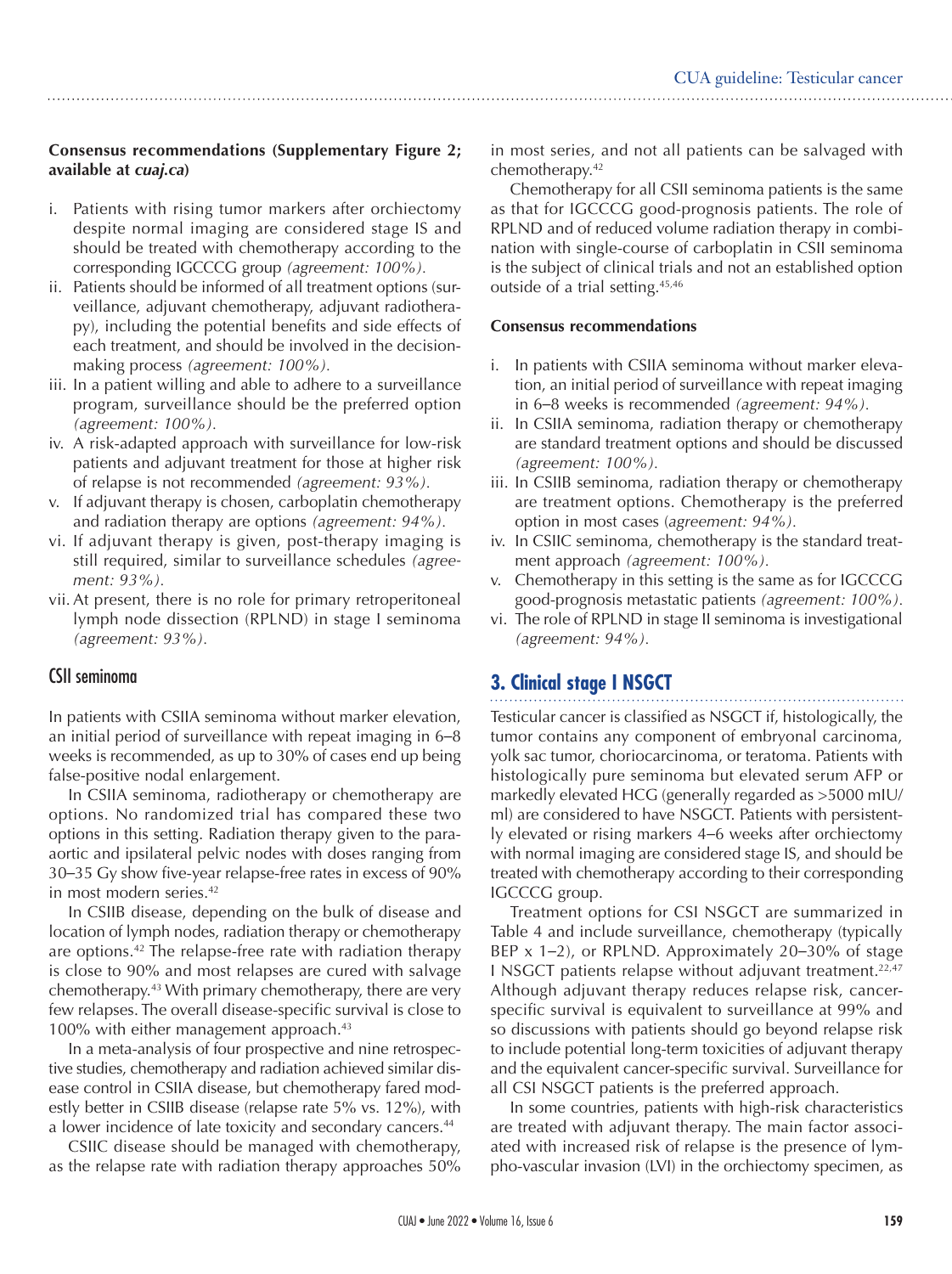it upstages NSGCT from pT1 to pT2 and overall CSIA to CSIB.22,48 Some data show embryonal predominance is also associated with relapse. The cutoff for defining embryonal predominance varies in the published series from >50% to 100%. Whether LVI, embryonal predominance, or both are present, the associated risk of relapse is approximately 50%.<sup>47</sup>

## **Surveillance**

Published series report on 6179 CSI patients on surveillance, with 1603 (25.9%) relapses and 67 (1.1%) deaths (Supplementary Table 4; available at *cuaj.ca*). These series confirm LVI and embryonal predominance as risk factors, increasing relapse up to 50% when present, but highlight the overall safety of surveillance, with 74% of patients in the published literature not requiring any further therapy after orchiectomy.

Those relapsing on surveillance have traditionally been treated with  $3-4$  cycles of chemotherapy.<sup>47</sup> As such, an argument against surveillance for high-risk CSI NSGCT is the higher treatment burden for the 50% who experience a relapse compared to a strategy of upfront adjuvant therapy (e.g., BEPx1). A recent series of 162 relapsed patients demonstrated the safety of salvaging CSI NSGCT surveillance relapses with RPLND.<sup>49</sup> The majority relapsed within the retroperitoneum and 38% were treated with RPLND, of whom 73% did not require any subsequent chemotherapy. In their modelling exercise, a theoretical cohort of 100 high-risk patients treated with surveillance and salvaged preferentially with RPLND had similar chemotherapy burden to a group treated with adjuvant BEPx1.

#### Adjuvant chemotherapy

A historical systematic review of non-randomized trials and a single randomized trial using adjuvant chemotherapy in CSI NSGCT demonstrated a recurrence rate of 3.8% using a variety of platinum-based regimens (Supplementary Table 5; available at *cuaj.ca*).<sup>50</sup> The MRC prospectively evaluated BEPx2 in patients deemed high-risk for relapse based on multiple histopathological features. With long-term followup,  $1.8\%$  (2/114) of patients recurred.<sup>51</sup> Other trials have focused on high-risk patients by virtue of LVI or embryonal histology predominance. After two cycles of BEP chemotherapy, relapse ranged from  $2.2-2.9\%$ .<sup>52,53</sup>

Using a single cycle of BEP has also been explored. The

| <b>Table 4. Treatment options for CSI NSGCT</b> |                     |                                 |  |  |  |  |  |
|-------------------------------------------------|---------------------|---------------------------------|--|--|--|--|--|
| <b>Option</b>                                   | <b>Relapse rate</b> | <b>Cancer-specific survival</b> |  |  |  |  |  |
| Surveillance                                    | 26%                 | 99%                             |  |  |  |  |  |
| BFP <sub>x1</sub>                               | $2 - 7%$            | 99%                             |  |  |  |  |  |
| RPI ND                                          | $10\%$ *            | 99%                             |  |  |  |  |  |

\*This includes giving adjuvant chemotherapy to select patients with positive nodes at RPLND. NSGCT: non-seminomatous germ cell tumor; RPLND: retroperitoneal lymph node dissection.

SWENOTECA group studied surveillance vs. BEPx1 in a prospective cohort. In patients with LVI, 41.7% of patients on surveillance relapsed compared to 3.2% receiving BEPx1. The five-year cause-specific survival was 100% for the chemotherapy arm, with no treatment-related mortality.<sup>54</sup> Most recently, the U.K. single-arm "111 Study" confirmed the efficacy of BEPx1 in CSIB NSGCT (3.1% relapse rate and one death with 49-month median followup).55

While cause-specific mortality is excellent after BEP x 1–2, detailed information is limited on the very long-term followup (>20 years) relating to complications, such as cardiovascular health, thus, shared decision-making regarding adjuvant chemotherapy vs. other strategies is critical.<sup>56</sup>

#### Adjuvant RPLND

Studies directly comparing adjuvant RPLND to surveillance are lacking. Most studies of adjuvant RPLND gave two cycles of chemotherapy to patients harboring pathological nodal disease, rendering the benefits of RPLND alone unclear when compared to a strategy of BEPx1 as upfront adjuvant therapy for high-risk CSI NSGCT. In the only randomized trial comparing adjuvant RPLND to BEPx1 in 382 patients, RPLND had a significantly higher relapse rate (8% vs.  $0.5\%$ ,  $p=0.003$ ).<sup>57</sup> Among the patients who received RPLND, 18.5% had pathological stage II disease at surgery and received BEPx2. In those receiving two cycles, no relapses were observed. In patients managed with RPLND alone, 13 (9.2%) recurrences were observed, seven in the retroperitoneum. There were no significant quality of life differences at six months between the arms.<sup>58</sup>

This trial has been criticized for a number of reasons, including that 57% of the CSI patients did not have LVI or embryonal predominance; the overuse of adjuvant chemotherapy among patients with low-volume node-positive disease at RPLND (pN2A); the number of RPLNDs performed at low-volume centers leading to a much higher than expected retroperitoneal relapse rate; and high rates (10%) of patients not receiving the treatment allocated. However, the trial has highlighted that if RPLND is completed, it should be done at high-volume centers.

The remaining series exploring adjuvant RPLND are retrospective in nature (Supplementary Table 6; available at *cuaj. ca*). These series total over 2000 patients and highlight that only about a third harbor disease in the retroperitoneum, about 10% relapse post-RPLND, and <1% die of disease. The relapse rate for those with pathological nodal disease found at RPLND who do not receive adjuvant chemotherapy is approximately 20%. RPLND use in this setting has been decreasing over time in the U.S., Canada, and Europe.<sup>59-62</sup>

Despite this trend, advantages to RPLND include the fact it provides the most accurate staging and 80–90% can avoid the potential long-term side effects of chemotherapy. The in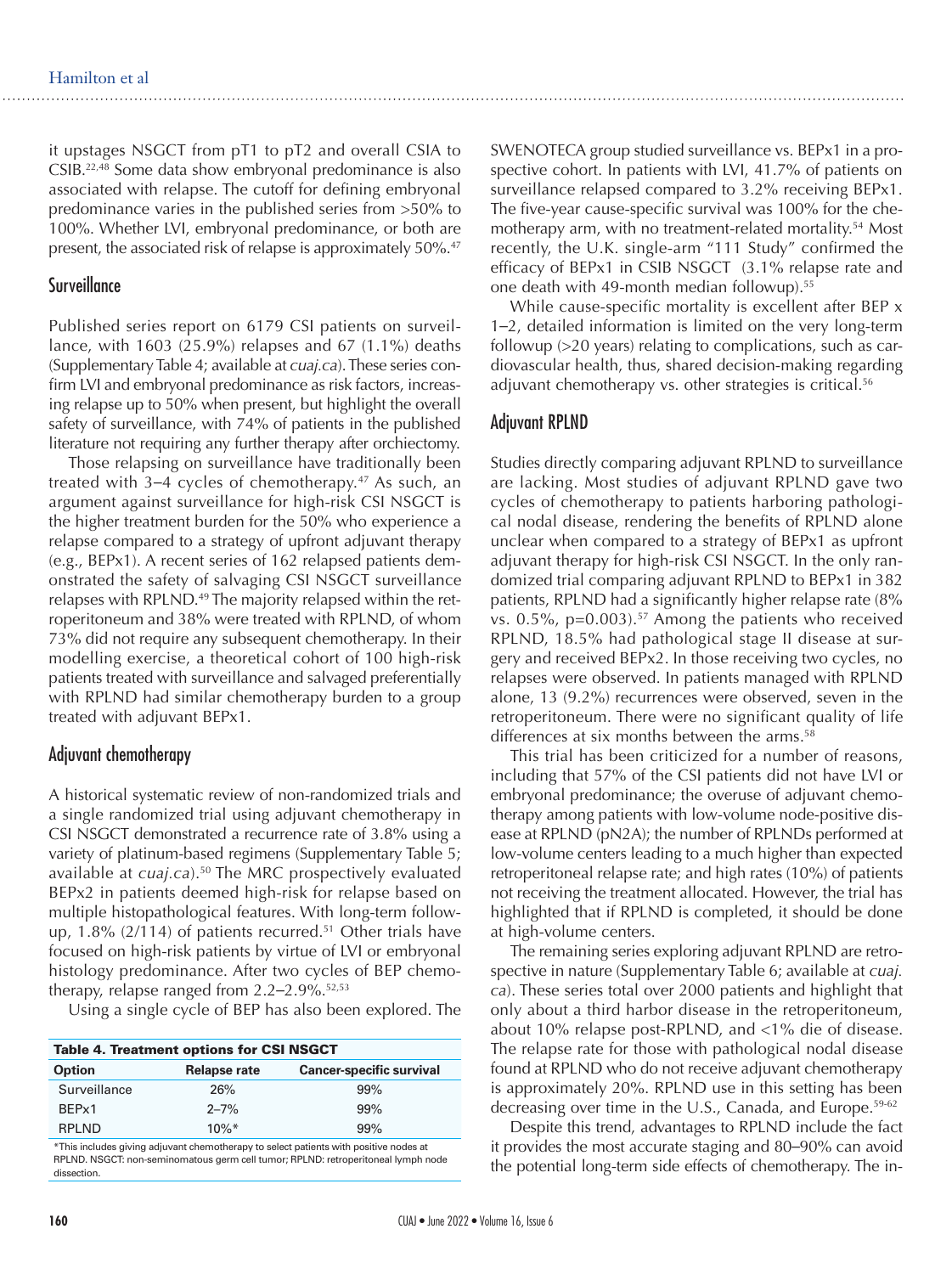field relapse rate at high-volume centers is <1%, allowing omission of abdominal imaging after the early postoperative period.63 RPLND also offers surgical excision of chemo-resistant teratoma, which is present in the retroperitoneum in 15% of patients with pathological nodal disease.<sup>63</sup> Similarly, it has been suggested that patients with malignant transformation of teratoma in the orchiectomy specimen should be preferentially offered RPLND because, if metastatic, these elements are chemo-resistant;64 however, no study has directly addressed this paradigm and it remains as expert opinion.<sup>65</sup>

Long-term complications of RPLND can include loss of antegrade ejaculation, ventral hernia, and bowel obstruction, although these are rare if performed in centers of excellence.<sup>66</sup> Thus, in patients who choose adjuvant treatment, RPLND remains an acceptable option in the properly selected and informed individual.

#### **Consensus recommendations (Supplementary Figure 3; available at** *cuaj.ca***)**

- i. Patients with rising tumor markers after orchiectomy despite normal imaging are considered stage IS and should be treated with chemotherapy according to the corresponding IGCCCG group *(agreement: 100%).*
- ii. Patients should be informed of all treatment options (surveillance, adjuvant chemotherapy, RPLND), including the potential benefits and side effects of each treatment, and should be involved in the decision-making process *(agreement: 100%).*
- iii. In a patient willing and able to adhere to a surveillance program, for all stage I risk groups, surveillance should be the preferred option *(agreement: 100%)*
- iv. For patients who prefer immediate treatment or who are unsuitable for primary surveillance, adjuvant chemotherapy or RPLND are both options *(agreement: 93%).*
- v. If adjuvant chemotherapy is chosen, one cycle of BEP is the preferred option *(agreement: 100%).*
- vi. If RPLND is chosen, surgery should be performed by surgeons who are experienced with the procedure. Full bilateral templates and nerve-sparing techniques should be employed *(agreement: 100%).*

# **4. Clinical stage IIA/IIB NSGCT**

The cure rate for CS IIA and IIB NSGCT approaches 98% and thus priority should be given to minimizing long-term morbidity.

CS IIA patients without marker elevation represent a dilemma. The retroperitoneal nodal enlargement can be benign, teratoma, or active germ cell cancer. Neither PET nor MRI can reliably discriminate between these. Thus, three options exist: surveillance, primary RPLND, or chemotherapy.

Initial surveillance is recommended in most and repeat imaging should be performed after 6–8 weeks to determine lesion change. A shrinking lesion is likely not malignant and should be further observed. A stable or growing lesion can indicate teratoma or malignant tumor and a primary RPLND is both diagnostic and therapeutic. The pathological stage can be verified immediately, although 30% will have non-malignant histology.67-69 Patients with a rapidly growing lesion and/or increased markers should be treated with primary chemotherapy according to the IGCCCG.

 In patients with confirmed CS IIA or B disease, two treatment options exist: primary RPLND or primary chemotherapy. If patients undergo RPLND, they may be offered adjuvant chemotherapy if viable germ cell elements are identified in their pathology. If patients initiate primary chemotherapy, they may require a post-chemotherapy (PC)-RPLND if residual disease >1 cm is seen on post-chemotherapy imaging. The choice of initial therapy is based on multiple factors, but the main drivers are stage (IIA vs. IIB) and the presence/absence of elevated tumor markers. Treatment recommendations are shown in Figure 1.

Primary RPLND alone has demonstrated relapse rates of 10% for patients with pathological stage IIA and 35–50% for pathological stage IIB disease.<sup>63,70,71</sup> Primary RPLND followed by adjuvant chemotherapy with BEPx2 reduces the relapse risk to approximately 1%, but exposes patients to two treatment modalities and is overtreatment in 50–70% of patients. 68,72,73 When performed at centers with experience in RPLND, relapses after RPLND occur nearly exclusively outside the retroperitoneum.

Primary chemotherapy with BEPx3 or, if contraindications for bleomycin, four cycles of etoposide and cisplatin (EP), induce a complete response in 83–91% of patients with clinical stage IIA and in 61–87% of patients with clinical stage IIB.68,74 Most of these patients can be spared RPLND provided a satisfactory radiological response is obtained (i.e., residual mass ≤1 cm). Relapse rates after primary chemotherapy are low, with 4–9% for clinical stage IIA and 11–15% for clinical stage IIB disease, though these quoted rates include approximately a third of patients requiring PC-RPLND.<sup>68,74</sup> In patients with elevated markers and/or CS IIB, primary chemotherapy is preferred given the higher rate of relapse with RPLND.<sup>67,75</sup>

In select cases of low-level and either stable or slowly rising markers, or smaller CS IIB disease, RPLND may be an option in patients wishing to avoid chemotherapy and willing to accept a higher relapse risk with RPLND alone.<sup>63</sup> When RPLND is performed, this should be done using a full bilateral template with nerve-sparing technique, where feasible at centers with experience in performing this operation.<sup>67</sup>

#### **Consensus recommendations**

i. In patients with stage IIA disease without marker elevation, an initial period of surveillance with repeat imaging in 6–8 weeks is recommended *(agreement: 94%).*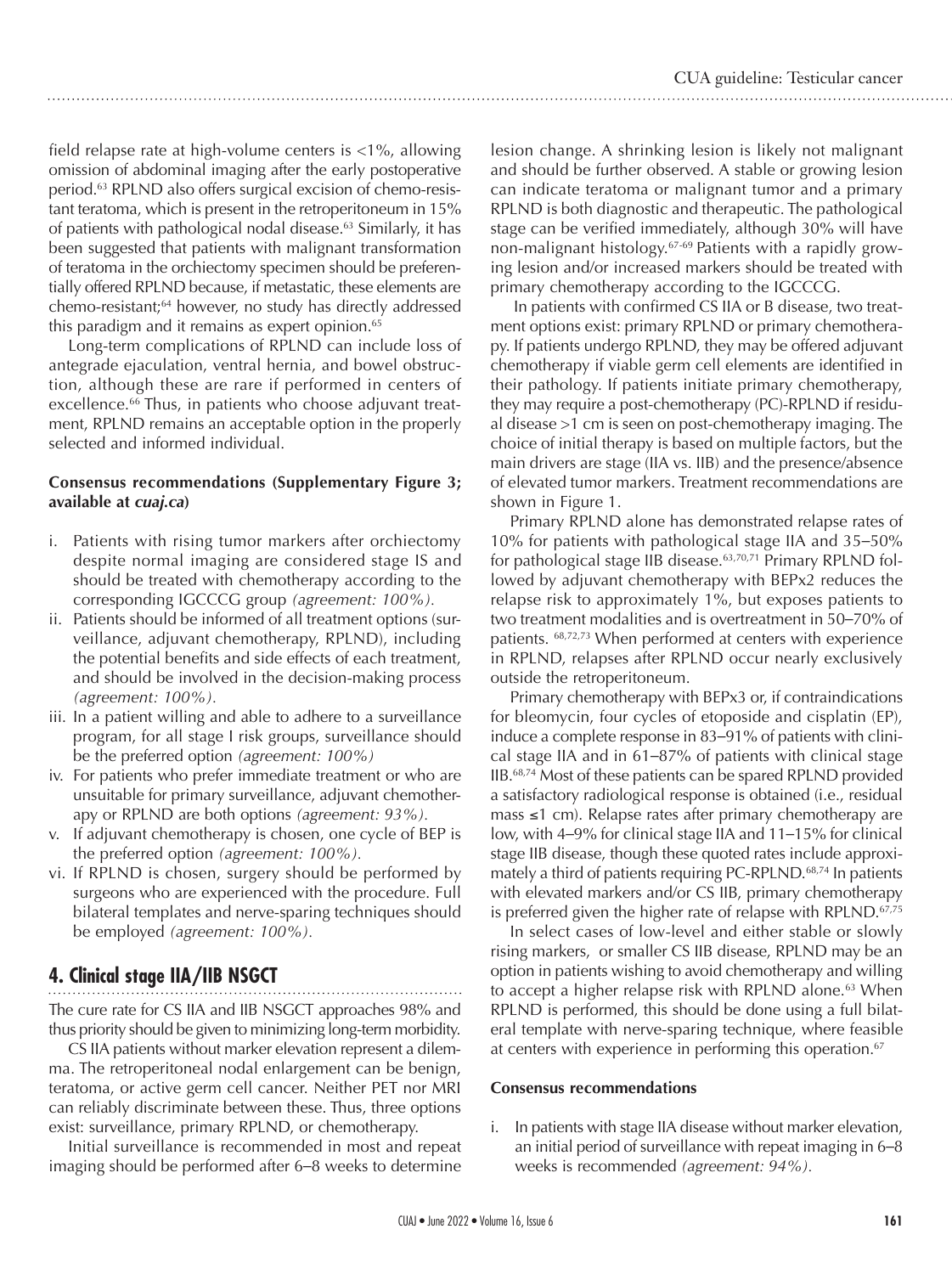

**Figure 1.** Clinical stage IIA/IIB non-seminomatous germ cell tumor treatment algorithm. PCRPLND: post-chemotherapy retroperitoneal lymph node dissection.

- ii. In patients with confirmed stage IIA disease and negative markers, primary RPLND is the preferred approach. Primary chemotherapy is also an acceptable option *(agreement: 100%).*
- iii. In patients with stage IIA but tumor marker-positive disease, primary chemotherapy according to the IGCCCG recommendation is the preferred option *(agreement: 100%).*
	- a. RPLND remains an option in select patients with low-level and slowly rising markers who wish to avoid chemotherapy, though a higher relapse risk is acknowledged *(agreement: 94%).*
- iv. In patients with stage IIB disease irrespective of marker status, primary chemotherapy according to the IGCCCG criteria is the recommended treatment *(agreement: 100%).*
	- a. RPLND may be an option in highly select patients, though a higher relapse risk is acknowledged *(agreement: 94%).*
- v. If RPLND is chosen, surgery should be performed by surgeons who are experienced with the procedure. Full bilateral templates and nerve-sparing techniques should be employed *(agreement: 100%)*

# **5. Treatment of advanced or metastatic disease**

Patients with advanced GCTs should always be considered curable. Survival outcomes appear better in specialized centers and this may be related to experience, case selection, volume, and/or the organization of multidisciplinary care.<sup>76-78</sup> Therefore, referral of all patients with advanced GCTs for consultation to an experienced center is strongly recommended. Patients with advanced disease must be stratified into a prognostic group using the IGCCCG criteria (Table 2)19,79,80 based on histology, site of primary, and degree of post-orchiectomy tumor marker elevation (AFP, β-HCG, and LDH). LDH elevation alone for IGCCCG classification is controversial and these cases should be discussed with oncologists in experienced centers. A recent IGCCCG update confirmed the prognostic ability of the IGCCCG groupings and reported improved five-year overall survival (OS) across all groups in seminoma (95% and 88% in good and intermediate risk, respectively) and NSGCT (96%, 89%, and 67% for good, intermediate, and poor risk, respectively).<sup>79,80</sup>

Standard chemotherapy for most patients is BEP given over five days every 21 days.<sup>81-83</sup> The efficacy of etoposide 100 mg/m<sup>2</sup>/day and cisplatin 20 mg/m<sup>2</sup>/day for five days and bleomycin 30 IU weekly is of equivalent efficacy to the same drugs given on a three-day schedule but has less short-term gastrointestinal toxicity and long-term ototoxicity.84 Carboplatin should not be substituted for cisplatin due to inferior outcomes.<sup>85-88</sup> A summary of the randomized trials in advanced disease is shown in Supplementary Table 7 (available at *cuaj.ca*).

In patients with IGCCCG good-prognosis disease, BEPx3 is the preferred option.<sup>81,82,89</sup> If there is a contraindication to bleomycin , EPx4 can be given, but has been associated with a non-statistically significant but higher death rate in one randomized controlled trial.<sup>83</sup>

Patients with intermediate or poor-prognosis disease should be considered oncological emergencies and treated urgently. Even brief treatment delays should be avoided, as these tumors can progress rapidly, particularly choriocarcinoma. BEPx4 is considered the standard therapy.<sup>90</sup> BEP has been compared to etoposide, cisplatin, and ifosfamide (VIP) in this patient population with similar cancer outcomes, but VIP has more genitourinary toxicity and myelosuppression. VIP represents an alternative to BEP for patients with contraindications to bleomycin.91,92 VIP should be considered the preferred choice for patients with extensive pulmonary disease, a mediastinal primary, and/or brain metastases. Also, if intermediate- or poor-risk patients develop pulmonary toxicity during BEP, VIP (not EP) is recommended to complete four cycles of three drugs. For intermediate- or poor-prognosis patients, there is no evidence to date that first-line high-dose chemotherapy (HDCT) with autologous stem cell transplant (ASCT) is superior to BEPx4.93-95

Chemotherapy should be given without dose reductions at 21-day intervals regardless of the neutrophil count on day 1. Routine use of granulocyte colony-stimulating factor (G-CSF) for primary prophylaxis is not recommended in all patients. However, the risk of febrile neutropenia and its complications is higher in intermediate- and poor-risk patients. Primary prophylaxis should be considered in these patients or those at high risk based on age, comorbidities, and disease characteristics.<sup>96</sup> Patients who receive ifosfamide must have primary prophylaxis. Secondary prophylaxis is recommended for patients with prior infectious or neutropenic complications.<sup>97</sup>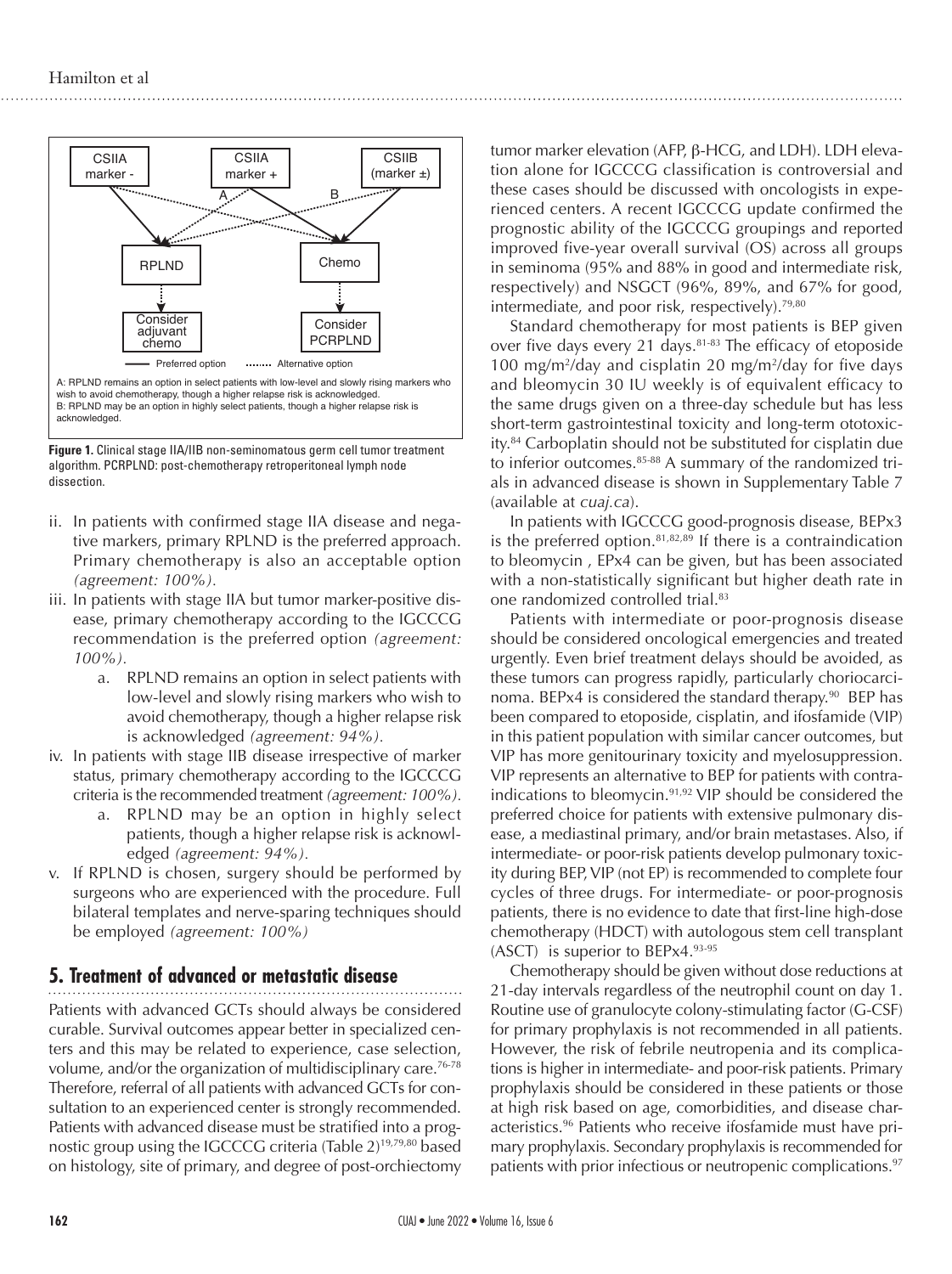## Supportive care and monitoring during chemotherapy

Monitoring tumor markers prior to each chemotherapy cycle is mandatory. Routine radiological imaging is not mandatory during chemotherapy, however, may be useful in patients with no elevated tumor markers, a significant amount of teratoma in the primary, large retroperitoneal masses, or new/progressive symptoms.

Patients with GCTs treated with chemotherapy are at an increased risk for vascular thromboembolic events (VTEs) which can be fatal.<sup>98</sup> Prophylactic anticoagulation with low molecular weight heparins or Factor X inhibitors reduces the risk of VTE, with a minor increase in bleeding risk. The use of prophylactic anticoagulation should be individualized. Identified risk factors include increased tumor bulk, retroperitoneal lymph nodes >3.5 cm, stage, chemotherapy exposure, Khorana score ≥3, and the presence of vascular access devices.99 In suitable patients, anticoagulation should start as soon as possible prior to the initiation of chemotherapy.

Bleomycin-related pneumonitis is a known but rare complication of BEP, however, data supporting best practices for monitoring on therapy are limited. Pneumonitis risk increases with bleomycin exposure and age, so baseline pulmonary function tests (PFTs) may be useful prior to chemotherapy, particularly in patients with pre-existing pulmonary disease, age >40, renal impairment, or those planned to receive BEPx4. For patients with limited pulmonary reserve, alternatives to BEP should be considered. History (including shortness of breath and cough) and physical exams are important, as PFTs during treatment are not useful for the early identification of pneumonitis. Patients who develop pneumonitis of clinical concern should discontinue bleomycin and complete alternative chemotherapy providing similar therapeutic dose intensity.

In patients with poor-prognosis NSGCT, a suboptimal decline in AFP and/or β-HCG after the first cycle of BEP has been validated as a poor prognostic factor.<sup>100,101</sup> Such patients may be considered for treatment intensification based on one randomized trial, however, the regimen is complex, associated with increased neurotoxicity and no OS benefit has been proven.<sup>101</sup>

If there is an unequivocal tumor marker rise in AFP and/or β-HCG, radiological imaging is required, including imaging of the brain. Primary cisplatin resistance is rare, but in the presence of radiological progression, a switch to salvage chemotherapy may be necessary and the patient must be referred to an experienced center. Patients in this setting have a worse prognosis and will be managed as per "*Treatment of relapsed and refractory disease."* If there is an expected tumor marker decline but metastases are growing radiologically, "growing teratoma syndrome" should be considered.<sup>102,103</sup> In most cases, the full course of chemotherapy should be completed and resection of the growing and residual masses should be done promptly post-chemotherapy. Very rarely, rapid radiological progression despite decreasing tumor markers may require interruption of chemotherapy for surgical resection.

Post-chemotherapy, radiological restaging should be performed in all patients 4–8 weeks after day 21 of the last chemotherapy cycle. Tumor markers that plateau at a low level may be followed closely. It is not uncommon for patients with a markedly elevated β-HCG prior to treatment to have a delay in normalization of  $\beta$ -HCG.<sup>104</sup> Unless tumor markers are rising, all residual masses should be treated as per the sections below.

#### Post-chemotherapy residual masses: NSGCT

Post-chemotherapy patients with normal tumor markers may have residual masses (≥1 cm) on repeat radiological imaging. Histology of residual masses after first-line chemotherapy is necrosis in 40–50%, teratoma in 35–40%, and viable cancer in  $10-15\%$ .<sup>105,106</sup> The incidence of viable cancer is declining in more recent series and maybe as low as  $6\%$ .<sup>107</sup>

Some series have identified factors associated with the absence of viable tumor in the residual mass, including absence of teratoma in the primary tumor, normal markers pre-chemotherapy, a small pre-chemotherapy mass, significant shrinkage of the mass with chemotherapy, and size of residual mass ≤10 mm.106,108,109 Several multivariate models have been published in an attempt to identify patients in whom PC-RPLND can be safely avoided. However, to date, none are sufficiently discriminative to be used clinically and there is no universal definition on what constitutes "significant shrinkage" with chemotherapy.108,110-113

Similarly, PET scan use in the post-chemotherapy NSGCT setting has limited utility due to the inability to detect teratoma.114 Decision-making regarding post-chemotherapy management should be done in a multidisciplinary setting with imaging reviewed by experienced radiologists. In patients with normal tumor markers and residual retroperitoneal masses ≥1 cm in dimension, PC-RPLND should occur. It should be noted that in select post-chemotherapy cases with low-level but stable marker elevations, PC-RPLND is still indicated, as some cystic masses may harbor residual AFP/HCG that slowly leaks into circulation.115 PC-RPLND in such patients can result in cure without the need for second-line chemotherapy.

For masses <1 cm, surveillance is the preferred option, with several large series demonstrating relapse rates of 6–9%.116-118 The largest series to date reported on 191 patients followed for a median 81 months with a relapse rate of 8.4%. Of the relapses, over half were in the retroperitoneum and salvaged successfully with delayed PC-RPLND. Four (2.1%) died from testis cancer.<sup>116</sup>

Bilateral nerve-sparing RPLND has been the recommended surgery in this post-chemotherapy setting.<sup>119</sup> A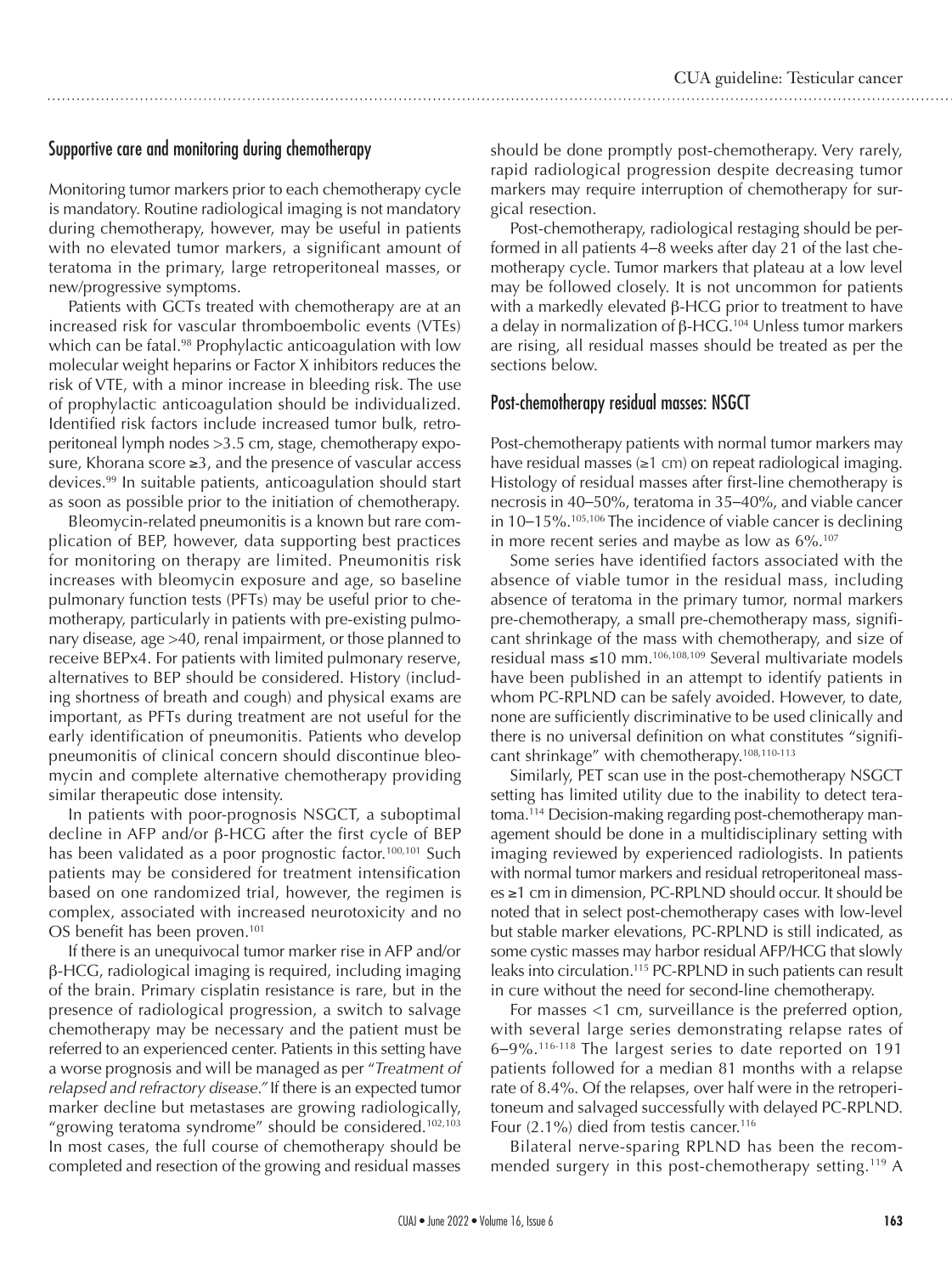nerve-sparing approach is feasible and although ejaculation recovery rates are lower due to the desmoplastic reaction around the post-ganglionic sympathetic fibers, a bilateral template dissection does not automatically equate to loss of ejaculation.120,121 More recent series have shown that in select patients with small volume (<5 cm) tumor limited to the primary landing zone before and after chemotherapy, a modified unilateral template resection is safe, with no infield relapse.122,123 The advantage of a modified template is to minimize complications.122 However, the disadvantage is the risk of leaving residual disease and that continued abdominal imaging will be required. For these reasons, bilateral RPLND with nerve-sparing, when feasible, is the preferred approach in the post-chemotherapy setting.

If the decision to perform a PC-RPLND is made, most centers advocate performing surgery within 12 weeks after completing chemotherapy. However, in the case of IGCCCG good-risk disease, negative markers, and shrinking masses, or in patients with chemotherapy complications, there is less urgency to proceed to PC-RPLND and a delay may be appropriate. Tumour markers must be checked in the period after chemotherapy up to and including the week of PC-RPLND to ensure normality. Complete resection of the residual masses impacts prognosis and every attempt at complete surgical resection must be made.124-126 Surgery should be performed by experienced uro-oncologists. Increasingly, data supports a relationship between lymph node yield, hospital surgical volume, and improved outcomes.127

Resection of residual masses outside the retroperitoneum must also be considered. In most cases, the retroperitoneum should be operated on first. However, concomitant resections involving retrocrural, mediastinal, hepatic, thoracic, and supraclavicular disease have been described with acceptable morbidity.<sup>128</sup> Concordance in the pathology between the retroperitoneum and other metastatic sites ranges from 50–89%.129-133 Thus, while finding complete necrosis in resected retroperitoneal masses is reassuring, surgeons should maintain a low threshold to resect extra-retroperitoneal disease because of the imperfect concordance.<sup>134</sup> Concordance between bilateral residual lung masses, however, appears sufficiently high (85–95%) to allow careful surveillance of contralateral lung masses if necrosis is found in masses resected from one lung.<sup>134,135</sup>

## Post-chemotherapy residual masses: Seminoma

Post-chemotherapy residual masses in advanced seminoma are common and most do not require additional treatment. In patients with residual masses <3 cm, the use of fluorodeoxyglucose (FDG)-PET scanning is not recommended, and patients can be safely surveyed. In patients with residual masses ≥3 cm, an FDG-PET scan may be considered but its clinical relevance is debatable.<sup>136,137</sup> Recent data show a 23% positive predictive value of FDG-PET imaging in this setting, which is much lower than initially reported.<sup>138</sup> Thus, only a negative FDG-PET is helpful in predicting necrosis, and surveillance is the standard of care in these cases. The surveillance algorithm in this case can be identical to patients who achieved a complete response. Positive FDG-PET scans need to be interpreted cautiously and should not lead to immediate treatment in all cases. This is especially true in cases of mild PET scan positivity, as it is common for these masses to continue to reduce in size and decrease in FDG avidity over months, and thus, continued close observation is the preferred option. There is no clearly defined observation schedule. If ordered, the PET scan should be done at least eight weeks after day 21 of the last chemotherapy cycle.

In cases where the FDG-PET scan remains strongly positive over time or there is a high suspicion of viable disease, complete surgical resection or biopsy is the management of choice and should only be performed at an experienced centre.<sup>139-141</sup>

Radiation therapy may be given in select cases, however, identification of those who may benefit remains challenging, as this has been inadequately studied.<sup>142,143</sup> The advantages of surgery include the ability to assess the response to chemotherapy, obtain histology, and potentially provide cure. The disadvantage of surgery is the high morbidity. This stems from the intense desmoplastic reaction when seminoma is treated with chemotherapy. Complete resection is difficult and associated with much higher complication rates.<sup>141</sup> The extent of surgical resection in seminoma is usually a resection of the residual mass or multiple biopsies and does not usually include a full or modified RPLND.<sup>140</sup>

## Consolidation chemotherapy after post-chemotherapy surgery

If the pathology from completely resected residual masses shows necrosis or mature teratoma, no further treatment is required. If viable cancer is found, the role of further chemotherapy is not clear, as there are no prospective data. A discussion with the treating surgeon should be had to understand the extent of dissection and concern for any residual unresected disease. Some retrospective data have shown consolidative chemotherapy improved disease-free survival but not OS.<sup>105,144,145</sup> Three independent predictive factors for improved progression-free and OS are complete surgical resection, less than 10% viable malignant cells, and a good IGCCCG prognostic group.

If post-surgery chemotherapy is given, no specific chemotherapy regimen or number of cycles can be recommended based on evidence, however, most oncologists would choose two cycles of a different regimen, as the viable cells may represent at least partial chemoresistance. If the viable cells represent a transformation, such as sarcoma or adenocarcinoma, chemotherapy specific to that histological subtype should be chosen.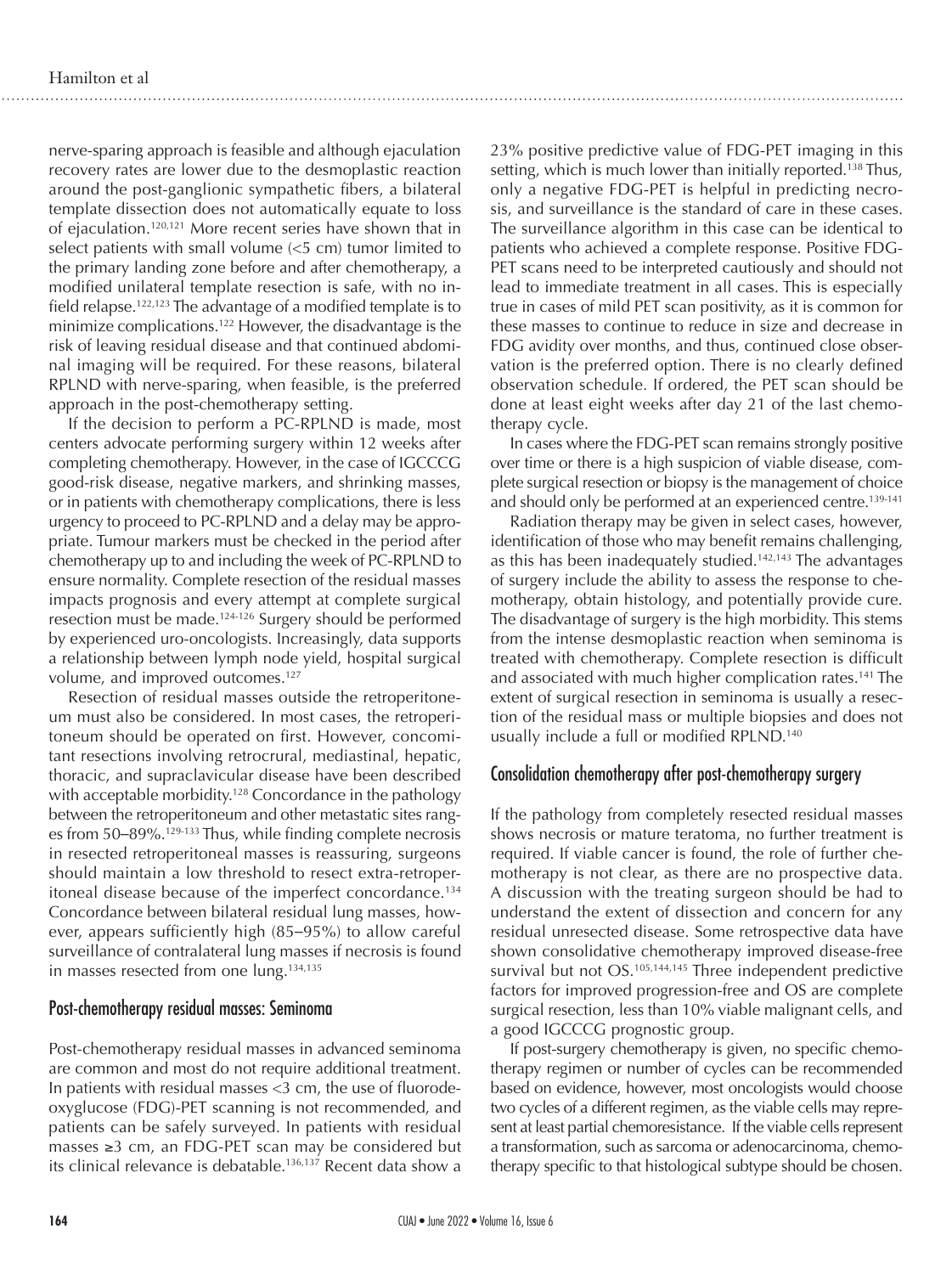# Brain metastases

Brain metastases are uncommon, occurring in only 2–3% of patients with metastatic GCT at presentation. Greater than 95% are NSGCT histology.146 Patients with synchronous brain metastases at initial diagnosis have better survival than patients who develop metachronous disease (three-year OS of 48% vs. 27%).146 These patients are preferentially treated with VIP chemotherapy, as ifosfamide crosses the blood brain barrier whereas bleomycin does not. Prognosis is dictated by IGCCCG prognostic factors and may be influenced by the number of brain metastases.<sup>146</sup> Local treatment of postchemotherapy residual masses in the brain with radiation therapy or surgery may be considered, but the routine use of multimodality therapy is of uncertain benefit, particularly in patients who have brain metastases at initial diagnosis.<sup>146</sup>

#### **Consensus recommendations**

- i. All patients with advanced GCT should be treated for cure and referral to (or consultation with) experienced centers should be strongly considered *(agreement: 100%).*
- ii. For patients with IGCCC good-prognosis disease, three cycles of BEP is the preferred option *(agreement: 100%).*
- iii. For patients with IGCCC intermediate- and poor-risk disease, four cycles of BEP or VIP are both options *(agreement: 100%).*
- iv. Tumor markers should be regularly monitored during and after chemotherapy *(agreement: 100%).*
- v. Post-chemotherapy, all patients should have biochemical and radiological re-staging to assess response and identify residual masses *(agreement: 100%).*
- vi. Prior to initiation of chemotherapy, prophylactic anticoagulation should be considered for patients at higher risk for VTE and a low risk for bleeding *(agreement: 88%).*
- vii. During chemotherapy, primary prophylaxis with G-CSF is required for patients receiving ifosfamide. It may be considered for patients with intermediate-/poor-risk disease or those at high risk based on age, comorbidities, and disease characteristics, or as secondary prophylaxis *(agreement: 100%).*
- viii. In NSGCT, post-chemotherapy residual masses ≥1 cm and normal tumor markers should be resected *(agreement: 100%).*
- ix. In NSGCT, post-chemotherapy residual masses <1 cm and normal tumor markers can be safely surveyed *(agreement: 100%).*
- x. If surgery is performed for NSGCT retroperitoneal residual disease, in most cases, a full bilateral RPLND should be performed by experienced surgeons. It is acknowledged that more recent retrospective series have demonstrated low relapse rates in modified unilateral tem-

plate surgery in select good-risk patients with ipsilateral primary landing-site disease <5 cm *(agreement: 92%).*

- xi. In patients where a decision to resect residual disease is made, a low threshold to also resect residual disease outside of the retroperitoneum should be considered regardless of anatomic location because of the imperfect pathological concordance between sites *(agreement: 93%).*
- xii. Post-chemotherapy residual masses in seminoma are common.
	- a. If they are  $\leq 3$  cm, PET scans are not recommended and the patient should be surveyed *(agreement: 100%).*
	- b. If they are >3 cm, a PET may be considered:
		- 1. If the PET scan is negative, patients can be surveyed *(agreement: 100%).*
		- 2. If the PET scan is positive, continued close observation is the preferred option *(agreement: 100%).*
		- 3. If the PET scan remains strongly positive over time, surgical resection or biopsy of the residual mass is the preferred option *(agreement: 100%).*
	- c. If the post-chemotherapy residual mass is growing on radiological imaging, surgical resection of the mass should be performed if technically feasible *(agreement: 94%).*
- xiii. The role of further chemotherapy in patients who have viable cancer cells in the pathological specimen from a post-chemotherapy residual mass resection is controversial. These cases require an individualized approach in an experienced center *(agreement: 93%).*
- xiv. The management of patients with brain metastases is often multimodal and should be individualized and managed in an experienced center. VIP is the preferred option for first-line chemotherapy *(agreement: 100%).*

# **6. Treatment of relapsed and refractory disease**

Patients may relapse while on surveillance, post-radiation therapy, post-RPLND, or post-chemotherapy. The optimal treatment for relapsed GCTs depends on the initial treatment modality, response to prior therapy, the extent and timing of the relapse, and tumor histology.

It is important to ensure that elevated tumor markers and/ or radiological abnormalities during followup unequivocally represent relapsed GCT before embarking on therapy. For example, mild transient elevations of tumor markers during followup may occur (e.g., from hypogonadism) or a slowly declining β-HCG post-primary chemotherapy may not indicate persistent disease. Also, not all new radiographical changes may represent relapsed disease (e.g., sarcoidosis). Thus, the complete picture — including the clinical context,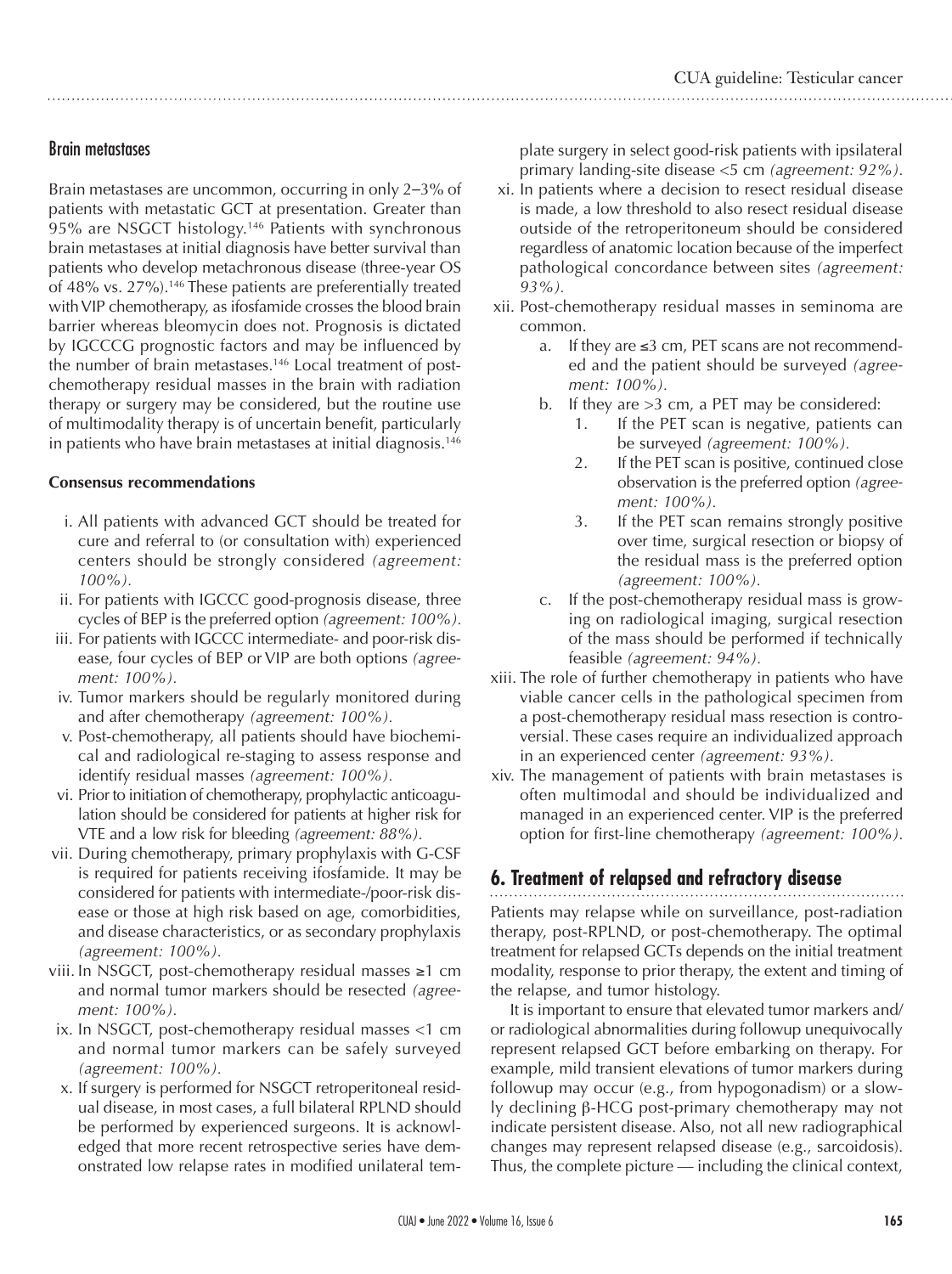tumor markers, radiological imaging, and often biopsy — is required to confirm a diagnosis of relapse.

## Relapse post-active surveillance or locoregional therapy only

For patients on active surveillance who relapse in the retroperitoneum only, treatment options include locoregional therapy or standard cisplatin-based chemotherapy. Locoregional therapy includes radiotherapy for relapsed seminoma and RPLND for relapsed NSGCT as per the sections on "*Stage II seminoma* and *Stage IIA/B NSGCT management."*

For patients on active surveillance who have any relapse sites outside of the retroperitoneum, standard first-line chemotherapy, as per the section "*Treatment of advanced or metastatic disease,"* is recommended.

For relapsed patients previously treated with locoregional therapy (radiation for stage I or II seminoma and primary RPLND for stage I and II NSGCT), the recommended treatment should be chemotherapy, as per "*Treatment of advanced or metastatic disease."*

# Relapse post-adjuvant chemotherapy

In Canada, the use of adjuvant chemotherapy post-orchiectomy for stage I GCT is very uncommon, as active surveillance is the recommended approach.

For patients with stage I seminoma who relapse after adjuvant carboplatin in the retroperitoneum only, treatment options include radiotherapy or chemotherapy.<sup>147</sup> If these patients relapse with any sites outside of the retroperitoneum, curative-intent chemotherapy according to their IGCCCG prognostic group is recommended.

For patients with stage I NSGCT who relapse after adjuvant chemotherapy, treatment may include RPLND, standard chemotherapy (BEP/VIP), or salvage chemotherapy. The treatment choice will depend on factors, including whether they received one or two cycles of adjuvant cisplatin-based chemotherapy, the timing and location of relapse, tumor marker elevation, and doubling time. RPLND alone is an option if the relapse is limited to the retroperitoneum and is marker-negative.<sup>54,55,148</sup>

# Relapse post-cisplatin-based chemotherapy for advanced disease

Patients who relapse after cisplatin-based chemotherapy for advanced disease represent a heterogeneous group with varying outcomes based on prognostic factors that are similar but not identical to those identified for treatment of chemotherapy-naive patients. The International Prognostic Factors Study Group (IPFSG) identified seven variables associated with favorable outcome at relapse: seminoma histology, gonadal primary, response to primary therapy, progressionfree interval from primary therapy >6 months, AFP <1000

ng/mL, HCG <1000 u/L, and absence of bone/liver/brain metastases at relapse. Based on these variables, patients are categorized into very low-, low-, intermediate-, high-, and very high-risk prognostic groups, as shown in Table 5.149 Two-year progression-free survival (PFS) and three-year OS rates are 75% and 77%, respectively for patients in the very low-risk category, and decline to 5% and 6%, respectively, for the very high-risk cohort. These risk factors have since been validated in a number of other cohorts.<sup>150-152</sup>

Salvage treatment options include further conventionaldose chemotherapy (CDCT) or HDCT with ASCT. While risk-stratifying patients based on the IPFSG risk category may help define the preferred treatment option, it must be noted that there is no conclusive randomized data identifying which type of salvage treatment yields the best survival outcome for a given prognostic group. The only randomized trial reported no benefit from HDCT vs. CDCT but this trial has been criticized for being underpowered, not using contemporary chemotherapy or transplant regimens, and only 73% of patients in the HDCT arm received the high-dose chemotherapy.153 Non-randomized data report more favorable outcomes with HDCT. A large, retrospective review found that initial salvage with HDCT may be superior to CDCT across all IPFSG prognostic groups except in patients with low-risk disease, where outcomes were similar.<sup>150</sup> However, several biases inherent in retrospective reports must be acknowledged. The ongoing TIGER trial randomizes patients to salvage CDCT with paclitaxel, ifosfamide, and cisplatin (TIP) for four cycles vs. paclitaxel and ifosfamide for two cycles, followed by three cycles of high-dose carboplatin and etoposide (TI-CE), which will hopefully formally address which strategy is superior (NCT02375204).

 Acknowledging the lack of solid, prospective data, for patients in the IPFSG very low- or low-risk groups, both CDCT or HDCT are reasonable options. For patients in all other IPFSG risk categories, HDCT is the preferred treatment option.150 There may be some circumstances where CDCT is a reasonable option in intermediate-risk patients. It should be noted that HDCT in the first-line salvage setting appears more effective than in second-line or subsequent settings (two-year PFS 63% vs. 49%).154 Therefore, successful upfront salvage therapy is imperative in terms of the likelihood of achieving cure.

Most patients who relapse with primary mediastinal GCT have NSGCT and would be classified as IPFSG very highrisk, therefore, HDCT would be the preferred option. In one series, three of 12 (25%) patients treated with HDCT achieved complete remission<sup>155</sup> and in another, three of 22  $(14%)$  patients are disease-free.<sup>156</sup> In retrospective reviews, the long-term survival has ranged from  $11-22\%$ .<sup>157,158</sup>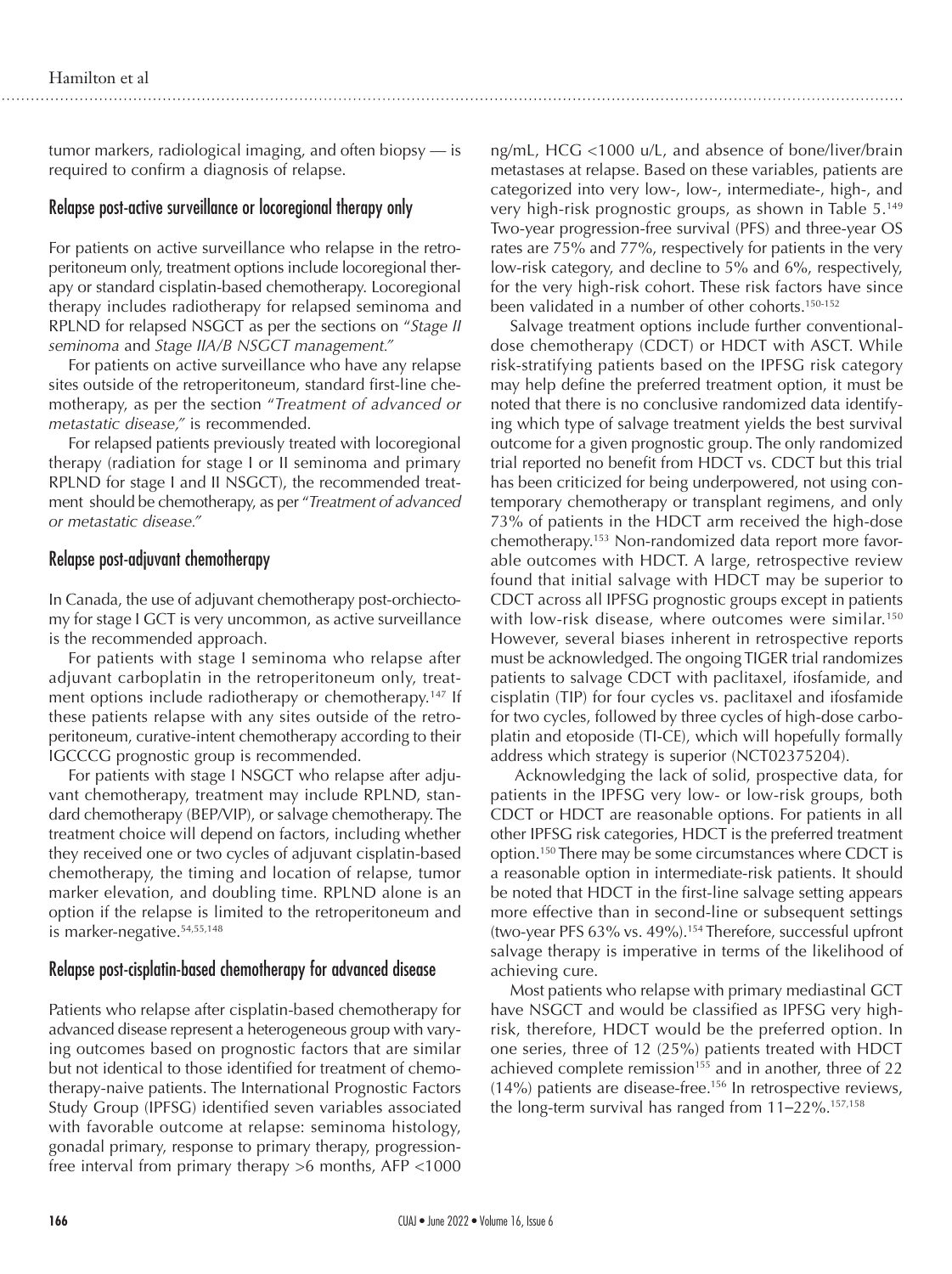|                                                                                                                                                                           | <b>Score points</b>  |                        |                |                              |  |  |  |  |  |
|---------------------------------------------------------------------------------------------------------------------------------------------------------------------------|----------------------|------------------------|----------------|------------------------------|--|--|--|--|--|
| <b>Parameter</b>                                                                                                                                                          | 0                    | 1                      | $\overline{2}$ | 3                            |  |  |  |  |  |
| Primary site                                                                                                                                                              | <b>Testis</b>        | Extragonadal           |                | Mediastinal non-<br>seminoma |  |  |  |  |  |
| Prior response                                                                                                                                                            | CR or<br>PR marker - | $PR$ marker + or<br>SD | <b>PD</b>      |                              |  |  |  |  |  |
| Progression-free interval, months                                                                                                                                         | >3                   | $\leq$ 3               |                |                              |  |  |  |  |  |
| AFP at relapse                                                                                                                                                            | Normal               | ≤1000 ug/ml            | $>1000$ ug/ml  |                              |  |  |  |  |  |
| $\beta$ -HCG at relapse                                                                                                                                                   | ≤1000 IU/L           | $>1000$ IU/L           |                |                              |  |  |  |  |  |
| Mets to liver, brain, bone                                                                                                                                                | No.                  | <b>Yes</b>             |                |                              |  |  |  |  |  |
| Score sum (values from 0-10)                                                                                                                                              |                      |                        |                |                              |  |  |  |  |  |
| Regroup score sum into categories: $(0)=0$ ; $(1 \text{ or } 2)=1$ ; $(3 \text{ or } 4)=2$ ; $(5 \text{ or } \text{more})=3$                                              |                      |                        |                |                              |  |  |  |  |  |
| Add histology score points: pure seminoma=-1; non-seminoma or mixed tumors=0                                                                                              |                      |                        |                |                              |  |  |  |  |  |
| Final prognostic score (-1=very low risk; 0=low risk; 1=intermediate risk; 2=high risk; 3=very high risk)                                                                 |                      |                        |                |                              |  |  |  |  |  |
| CR: complete remission; PD: progressive disease; PRm-: partial remission, negative markers; PRm+: partial remission, positive markers; SD: stable disease. <sup>149</sup> |                      |                        |                |                              |  |  |  |  |  |

#### Table 5. Prognostic score for patients who relapse after cisplatin-based first-line chemotherapy

# CDCT

CDCT salvage regimens should consist of a three-drug regimen, generally with cisplatin plus ifosfamide as the backbone of therapy, plus either etoposide or paclitaxel.<sup>159-164</sup>

Definitive randomized comparisons of salvage CDCT regimens are lacking. Long-term disease control can be seen in 15–60% of patients but there is significant prognostic heterogeneity in these studies. Chemotherapy with TIP has some of the highest disease control rates published but these trials also included better prognostic patients (e.g., gonadal primary and cisplatin-responsive). Thus, there is less certainty if the TIP regimen is as active in patients with worse prognostic features at relapse; however, most of these patients should be offered HDCT. If CDCT is chosen, TIPX4 is the preferred option in most cases.

# HDCT and ASCT

HDCT with ASCT is a complex process with different protocols and processes.150,154,165-168 It must be performed in experienced centers where there is adequate volume and expertise to offer the best supportive and pre/post-transplant care. HDCT requires early close coordination between the transplant hematology and medical oncology teams to optimize survival outcomes.

If HDCT is chosen, two consecutive courses of high-dose carboplatin and etoposide followed by ASCT is the recommended treatment.<sup>154</sup> In some centers, one or two cycles of CDCT salvage chemotherapy (e.g., TIP) may be needed first to facilitate the organization of the transplant. In this setting, being refractory to CDCT does not indicate one will be refractory to HDCT and thus, demonstration of cisplatin chemo-sensitivity is not a prerequisite for planned HDCT.<sup>154</sup> Some centers may have the capacity to collect stem cells from poor-risk patients during first-line chemotherapy to optimize the timing of salvage HDCT if required.

# Subsequent relapses following salvage chemotherapy

In patients who relapse after salvage CDCT, HDCT has been shown to be curative in some patients with second or subsequent relapses and should be offered before declaring the patient incurable.166,167,169 For patients who relapse after HDCT with ASCT or who are ineligible for this therapy, chemotherapy with agents such paclitaxel, gemcitabine, oxaliplatin, or combinations may be an option. In most patients, treatment is palliative but when combined with subsequent surgical resection, 10–15% long-term survival has been reported.<sup>170-172</sup> While infrequent, an occasional patient may also have longterm disease control or cure with aggressive local therapy.

## Patients relapsing with brain metastases

Patients may relapse in the brain only or with multiple sites including the brain. Prognosis is poor overall and appears to be influenced by the presence of liver or bone metastases and tumor marker levels. Improved survival is associated with the use of multimodality therapy and HDCT, so the use of chemotherapy should always be considered if the intent of treatment is curative.146 Local therapy may include surgery or radiation but should not delay chemotherapy. With regards to radiation therapy, data supporting the use of stereotactic radiosurgery in GCT is limited, however, if possible, it is preferred over wholebrain radiation to avoid the long-term cognitive effects.<sup>173</sup>

#### Salvage surgery

In patients who normalize their markers with salvage chemotherapy (CDCT or HDCT ) but have residual disease radio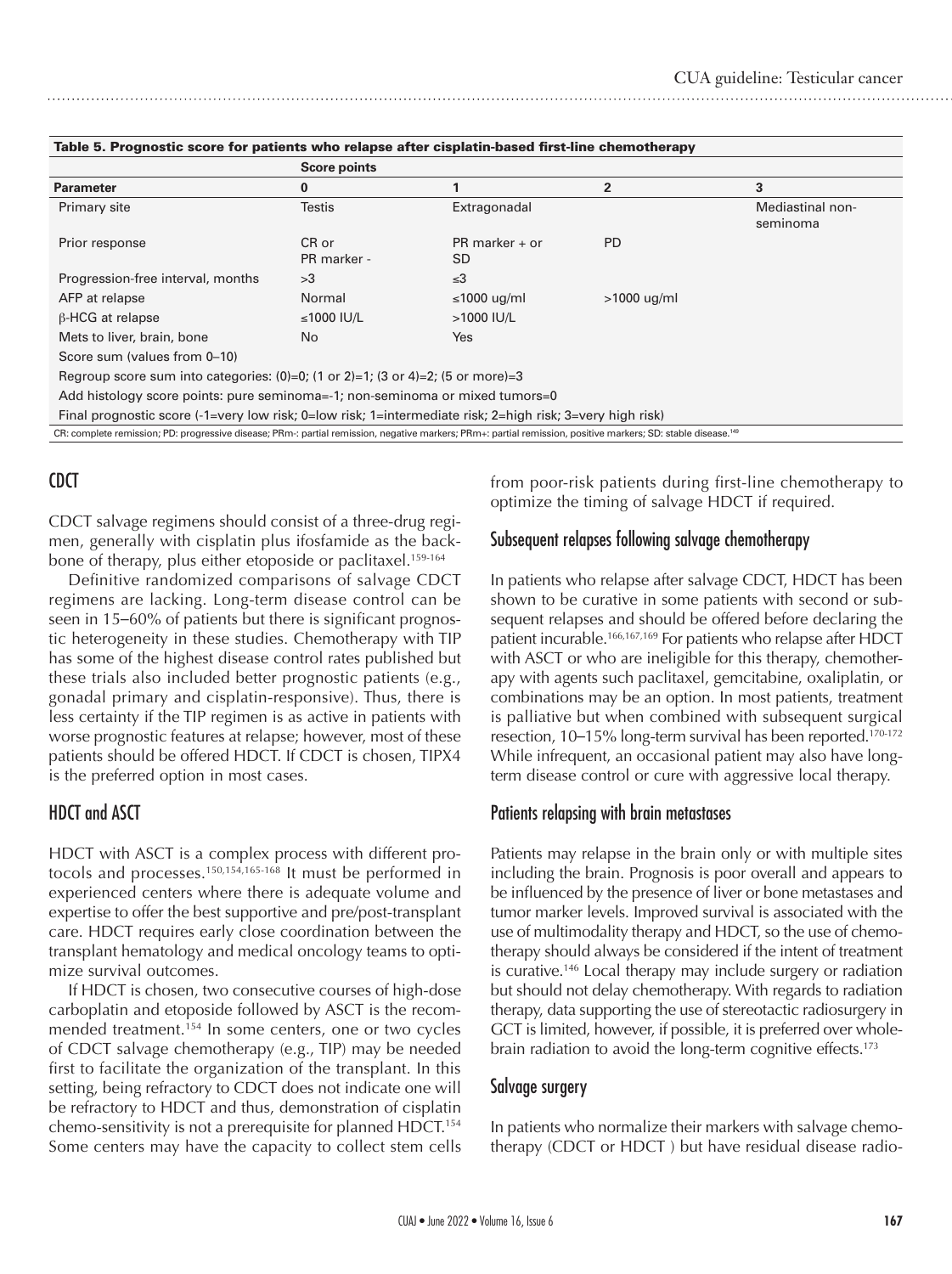graphically, all residual masses should be considered for post-chemotherapy surgical resection.105,124 For patients with viable disease after salvage chemotherapy and surgery, the role of further chemotherapy is unclear.174 For some patients with solitary sites of relapse, surgical resection alone may be the optimal treatment.

Patients who fail to normalize their markers or have progressive disease post-salvage systemic treatment may be candidates for salvage or "desperation" surgery if it is felt that all radiological disease can be resected. This will often require a multidisciplinary surgical team and should be performed in experienced centers.

#### Late relapses

Late relapse is defined as disease recurrence more than two years after complete response to initial therapy. The risk of late relapse is approximately 1.4% for seminoma and 3.2% for NSGCT patients.<sup>175</sup> One must rule out a new primary GCT with metastases vs. a late relapse by performing a physical exam and ultrasound of the contralateral testicle. Other possibilities include somatic transformation of teratoma or a new non-GCT malignancy, thus tissue confirmation needs to be obtained, especially in the setting of normal tumor markers.<sup>176</sup>

Management of patients with late relapse is complex and often multimodal.175,177-179

However, late relapses may have disease that is more chemo-resistant and thus, surgical resection is an integral component.176,178,180 Chemotherapy may still be required preor postoperatively, depending on the site of relapse, tumor marker elevation, what the prior treatment was, and ability for complete resection. These patients require lifelong followup.180

#### **Consensus recommendations**

- i. All patients with relapsed GCT should be treated for cure and referral to (or consultation with) experienced centers should be strongly considered *(agreement: 100%).*
- ii. It is important to ensure that elevated tumor markers and/or radiological abnormalities during followup unequivocally represent relapsed GCT before embarking on therapy *(agreement: 100%).*
- iii. Stage I seminoma patients who relapse in the retroperitoneum only while on surveillance may be candidates for radiation therapy if they meet the criteria for radiation therapy as per stage II seminoma recommendations; otherwise, chemotherapy as per the IGCCCG prognostic group is recommended *(agreement: 100%).*
- iv. Stage I seminoma patients who relapse in the retroperitoneum only after adjuvant carboplatin may be candidates for radiation therapy if they meet the criteria for radiation therapy as per stage II seminoma recommen-

dations; otherwise, chemotherapy as per the IGCCCG prognostic group is recommended *(agreement: 94%).*

- v. Stage I NSGCT patients who relapse in the retroperitoneum only while on surveillance may be candidates for RPLND if they meet the criteria for RPLND as per stage II NSGCT recommendations; otherwise, chemotherapy as per the IGCCCG prognostic group is recommended *(agreement: 100%).*
- vi. In the rare situation where stage I NSGCT patients are treated with adjuvant chemotherapy, should they relapse, treatment may include RPLND (for retroperitoneal relapses only), standard first-line chemotherapy, or salvage chemotherapy *(agreement: 100%).*
- vii. All stage I patients who have relapsed outside of the retroperitoneum should be treated with curative-intent chemotherapy according to their IGCCCG prognostic group (with the exception of stage I NSGCT patients who received adjuvant BEP; see statement above) *(agreement: 100%).*
- viii. Stage I or II seminoma patients treated with radiation, or stage I or II NSGCT patients treated with RPLND, and subsequently relapse should be treated with chemotherapy according to the IGCCCG prognostic group *(agreement: 100%).*
- ix. Patients who relapse after initial cisplatin-based chemotherapy and require salvage chemotherapy should be stratified by the IPFSG criteria *(agreement: 100%).*
	- a. For patients in the very low or low IPFSG risk group, either CDCT or HDCT with ASCT are reasonable options *(agreement: 91%).*
	- b. For patients in the intermediate IPFSG risk group, HDCT with ASCT is the preferred treatment option. There may be some circumstances where CDCT is a reasonable option *(agreement: 100%).*
	- c. For patients in the high and very high IPFSG risk groups, HDCT with ASCT is the preferred treatment option *(agreement: 100%).*
- x. If CDCT is chosen, TIPX4 is the preferred option *(agreement: 90%).*
- xi. If HDCT and ASCT is chosen, two consecutive courses of high-dose carboplatin and etoposide followed by tandem ASCT is the preferred option *(agreement: 100%).*
- xii. For patients relapsing after salvage CDCT, HDCT with ASCT should be offered *(agreement*HDCT with ASCT should be delivered in experienced centers with close coordination between the transplant hematology and medical oncology teams *(agreement: 100%).*
- xiii. The optimal treatment of primary mediastinal GCT relapse is unknown but these patients should not be excluded from receiving HDCT and ASCT *(agreement: 100%).*
- xiv. Surgical resection of residual disease after salvage chemotherapy (either CDCT or HDCT with ASCT) should be performed *(agreement: 100%).*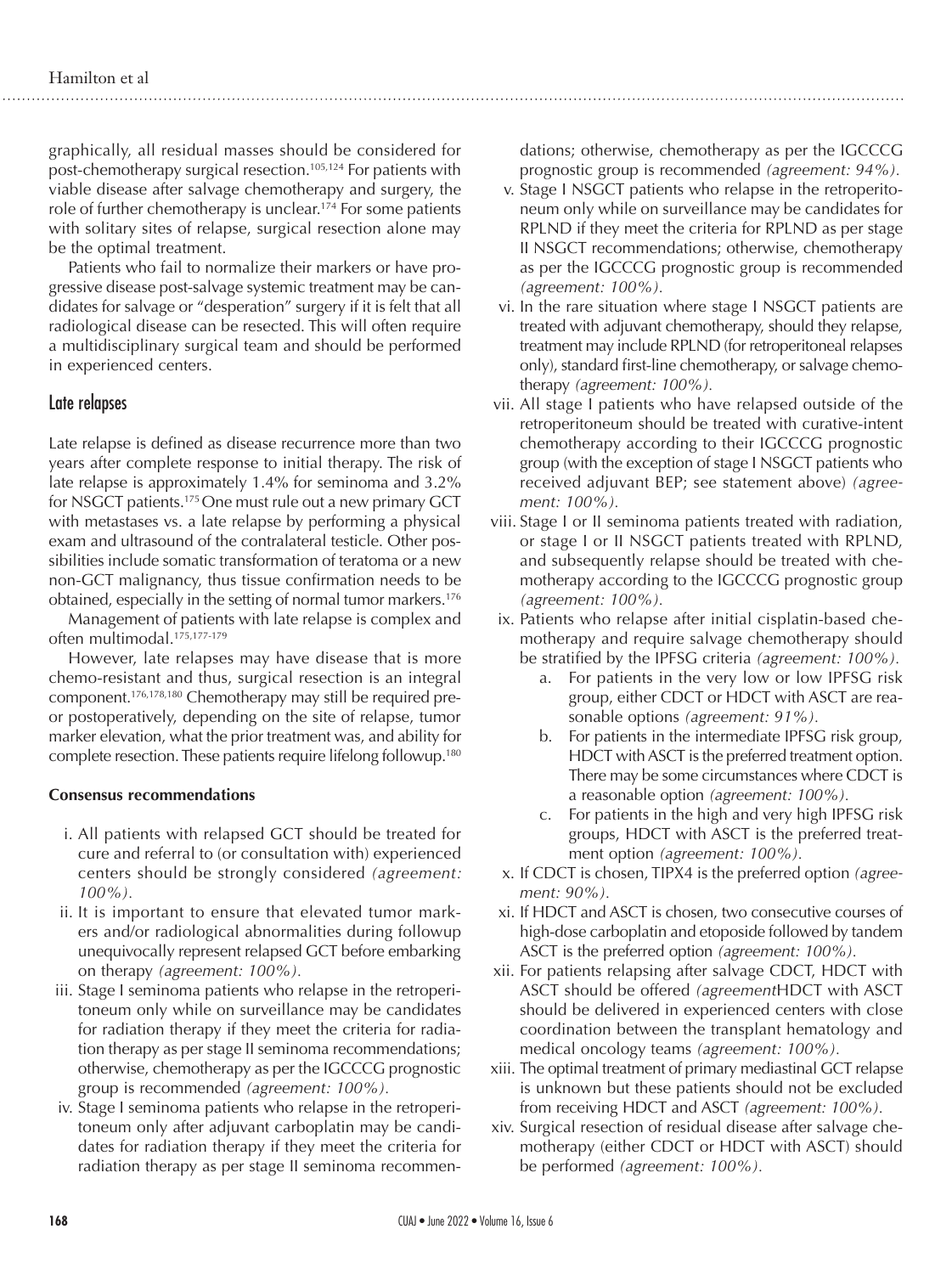xv. Late relapses will require multimodal therapy but surgical resection of disease is an integral part of the management *(agreement: 100%).*

Competing interests: Dr. Hamilton has been an advisory board member for Astellas, Bayer, Janssen, TerSera; and has participated in clinical trials supported by Astellas, Bayer, Janssen. Dr. Jiang has been an advisory board member for EMD Serono and Pfizer; and has received payment from Amgen, Bayer, EMD Serono, Ipsen, and Janssen Oncology. Dr. Chung has received honoraria from AbbVie, Boston Scientific, TerSera, and Verity; and has participated in clinical trials supported by CTG, ICON, Medivation, Mount Sinai Health Systems, NRG, and Princess Margaret Cancer Centre. Dr. Hotte has been an advisory board member for AAA/Novartis, Astellas, Bayer, BMS, Eisai, Ipsen, Janssen, Merck, Pfizer, and Seagen; has received honoraria from Astellas, Bayer, BMS, and Janssen; and has participated in clinical trials supported by AAA/Novartis, Astellas, BMS, CCTG, Eisai, Merck, Pfizer, SeaGen, and SignalChem. Dr. Winquist has been an advisory board member for Amgen, Bayer, Eisai, Merck, and Roche; has received an unrestricted educational grant from Eiasi; and has participated in clinical trials supported by Ayala, Eisai, Merck, and Roche. Dr. Aprikianhas been an advisory board member for Abbvie, Astellas, and Bayer; and has received honoraria from Abbvie, Astellas, Bayer, Sanofi, and TerSera. Dr. Soulières has been an advisory board member for Adlai-Nortye, BMS, Eisai, Ipsen, Merck, and Pfizer; and has received research grants to his institution from BMS, Eisai, Ipsen, Merck, and Pfizer. Dr. Tyldesley has received honoraria from Bayer, Janssen, and TerSera (prostate cancer); and has participated in clinical trials supported by Janssen (prostate cancer). Dr. So has been an advisory board member for Abbvie, Astellas, Bayer, Janssen, Merck, and TerSera. Dr. Rendon has been an advisory board member for and received honoraria from Abbvie, Astellas, Bayer, Ferring, Janssen, Sanofi, TerSera, and Tolmar; holds investments in Myovant; and has participated in clinical trials supported by Abbvie, Astellas, Bavarian Nordic, Bayer, Ferring, Janssen, Myovant, and Sanofi. Dr. Wood has been an advisory board member for AstraZeneca BMS, Ipsen, Merck, and Pfizer (with no financial compensation); and has participated in clinical trials supported by AstraZeneca, BMS, and Merck (compensation to institution). The remaining authors do not report any competing personal or financial interests related to this work.

Prior to publication, this guideline was reviewed by the CUA Guidelines Committee, an external expert, and the CUA Board of Directors.

#### References

- 1. Committee CCSA, Society CC, Canada S, et al. Canadian Cancer Statistics 2021. 2021. Available at: https://cdn.cancer.ca/-/media/files/research/cancer-statistics/2021-statistics/2021-pdf-en-final.pdf ?rev=2b9d2be7a2d34c1dab6a01c6b0a6a32d&hash=01DE85401DBF0217F8B64F2B7DF43986&\_ ga=2.89172571.1525507927.1637097416-1129242265.1637097416. Accessed November 16, 2021
- 2. Society CC. Cancerous tumors of the testicle. Available at: https://cancer.ca/en/cancer-information/ cancer-types/testicular/what-is-testicular-cancer/cancerous-tumours. Accessed November 16, 2021.
- 3. Gurney JK, Florio AA, Znaor A, et al. International trends in the incidence of testicular cancer: Lessons from 35 years and 41 countries. *Eur Urol* 2019;76:615-23. https://doi.org/10.1016/j.eururo.2019.07.002
- 4. Harzstark AL, Altschuler A, Amsden LB, et al. Implementation of a multidisciplinary expert testicular cancer tumor board across a large integrated healthcare delivery system via early case ascertainment. *Jco Clin Cancer Informatics* 2021;5:187-93. https://doi.org/10.1200/CCI.20.00114
- 5. Albany C, Adra N, Snavely AC, et al. Multidisciplinary clinic approach improves overall survival outcomes of patients with metastatic germ-cell tumors. *Ann Oncol* 2018;29:341-6. https://doi.org/10.1093/ annonc/mdx731
- 6. Woldu SL, Matulay JT, Clinton TN, et al. Impact of hospital case volume on testicular cancer outcomes and practice patterns. *Urologic Oncol Seminars Orig Investigations* 2018;36:14.e7-14.e15. https://doi.org/10.1016/j.urolonc.2017.08.024
- 7. Wood L, Kollmannsberger C, Jewett M, et al. Canadian consensus guidelines for the management of testicular germ cell cancer. *Can Urol Assoc J* 2010;4:e19-38. https://doi.org/10.5489/cuaj.815
- 8. Witjes JA, Babjuk M, Bellmunt J, et al. EAU-ESMO consensus statements on the management of advanced and variant bladder cancer-an international collaborative multistakeholder effort under the auspices of the EAU-ESMO guidelines committees. *Eur Urol* 2020;77:223-50. https://doi.org/10.1016/j. eururo.2019.09.035
- 9. Cheng L, Albers P, Berney DM, et al. Testicular cancer. *Nat Rev Dis Primers* 2018;4:29. https://doi. org/10.1038/s41572-018-0029-0
- 10. Schmoll HJ. Extragonadal germ cell tumors. *Ann Oncol* 2002;13:265-72. https://doi.org/10.1093/ annonc/mdf669
- 11. Dorantes-Heredia R, Motola-Kuba D, Murphy-Sanchez C, et al. Spontaneous regression as a 'burned-out' non-seminomatous testicular germ cell tumor: A case report and literature review. *J Surg Case Reports* 2019:rjy358. https://doi.org/10.1093/jscr/rjy358
- 12. Azzopardi JG, Mostofi FK, Theiss EA. Lesions of testes observed in certain patients with widespread choriocarcinoma and related tumors. The significance and genesis of hematoxylin-staining bodies in the human testis. *Am J Pathology* 1961;38:207-25.
- 13. Honecker F, Aparicio J, Berney D, et al. ESMO Consensus Conference on testicular germ cell cancer: Ddiagnosis, treatment, and followup. *Ann Oncol* 2018;29:1658-86. https://doi.org/10.1093/annonc/ mdy217
- 14. Ondruš D, Hor ák M, Breza J, et al. Delayed orchiectomy after chemotherapy in patients with advanced testicular cancer. *Int Urol Nephrol* 2001;32:665. https://doi.org/10.1023/A:1014466110566.
- 15. Leibovitch I, Little JS, Foster RS, et al. Delayed orchiectomy after chemotherapy for metastatic nonseminomatous germ cell tumors. *J Urology* 1996;155:952-4. https://doi.org/10.1016/S0022- 5347(01)66355-9
- 16. Nason GJ, Aditya I, Leao R, et al. Partial orchiectomy: The Princess Margaret Cancer Centre experience. *Urol Oncol Seminars Orig Invest* 2020;38:605.e19-24. https://doi.org/10.1016/j.urolonc.2020.03.012
- 17. Amin MB, Greene FL, Edge SB, et al. The Eighth Edition AJCC Cancer Staging Manual: Continuing to build a bridge from a population‐based to a more "personalized" approach to cancer staging. *Ca Cancer J Clin* 2017;67:93-9. https://doi.org/10.3322/caac.21388
- 18. Nason GJ, Sweet J, Landoni L, et al. Discrepancy in pathology reports upon second review of radical orchiectomy specimens for testicular germ cell tumors. *Can Urol Assoc J* 2020;14:411-5. https://doi.org/10.5489/cuaj.6481
- 19. International Germ Cell Consensus Classification: A prognostic factor-based staging system for metastatic germ cell cancers. International Germ Cell Cancer Collaborative Group. *J Clin Oncol* 1997;15:594-603. https://doi.org/10.1200/JCO.1997.15.2.594
- 20. Chung P, Daugaard G, Tyldesley S, et al. Evaluation of a prognostic model for risk of relapse in stage I seminoma surveillance. *Cancer Med* 2014;4:155-60. https://doi.org/10.1002/cam4.324
- 21. Tandstad T, Ståhl O, Dahl O, et al. Treatment of stage I seminoma, with one course of adjuvant carboplatin or surveillance, risk-adapted recommendations implementing patient autonomy: A report from the Swedish and Norwegian Testicular Cancer Group (SWENOTECA). *Ann Oncol* 2016;27:1299-1304. https://doi.org/10.1093/annonc/mdw164
- 22. Kollmannsberger C, Tandstad T, Bedard PL, et al. Patterns of relapse in patients with clinical stage I testicular cancer managed with active surveillance. *J Clin Oncol* 2014;33:51-7. https://doi.org/10.1200/ JCO.2014.56.2116
- 23. Boormans JL, Castro JM de, Marconi L, et al. Testicular tumor size and rete testis invasion as prognostic factors for the risk of relapse of clinical stage I seminoma testis patients under surveillance: A systematic review by the testicular cancer guidelines panel. *Eur Urol* 2018;73:394-405. https://doi.org/10.1016/j. eururo.2017.09.025
- 24. Pierorazio PM, Cheaib JG, Patel HD, et al. Comparative effectiveness of surveillance, primary chemotherapy, radiotherapy, and retroperitoneal lymph node dissection for the management of early-stage testicular germ cell tumors: A systematic review. *J Urol* 2021;205:370-82. https://doi.org/10.1097/ JU.0000000000001364
- 25. Hans von der M, Lena S, Krag J Grete, et al. Surveillance following orchidectomy for stage I seminoma of the testis. *Eur J Cancer* 1993;29:1931-4. https://doi.org/10.1016/0959-8049(93)90446-M
- 26. Leung E, Warde P, Jewett M, et al. Treatment burden in stage I seminoma: A comparison of surveillance and adjuvant radiation therapy. *BJU Int* 2013;112:1088-95. https://doi.org/10.1111/bju.12330
- 27. Warde P, Specht L, Horwich A, et al. Prognostic factors for relapse in stage I seminoma managed by surveillance: A pooled analysis. *J Clin Oncol* 2002;20:4448-52. https://doi.org/10.1200/JCO.2002.01.038
- 28. Tomomi K, Toshiyuki K, Kazutoshi O, et al. Outcome of different post-orchiectomy management for stage I seminoma: Japanese multi-institutional study including 425 patients. *Int J Urol* 2010;17:980-7. https://doi.org/10.1111/j.1442-2042.2010.02645.x
- 29. Aparicio J, Germà JR, Muro XG del, et al. Risk-adapted management for patients with clinical stage I seminoma: The second Spanish germ cell cancer cooperative group study. *J Clin Oncol* 2005;23:8717-23. https://doi.org/10.1200/JCO.2005.01.9810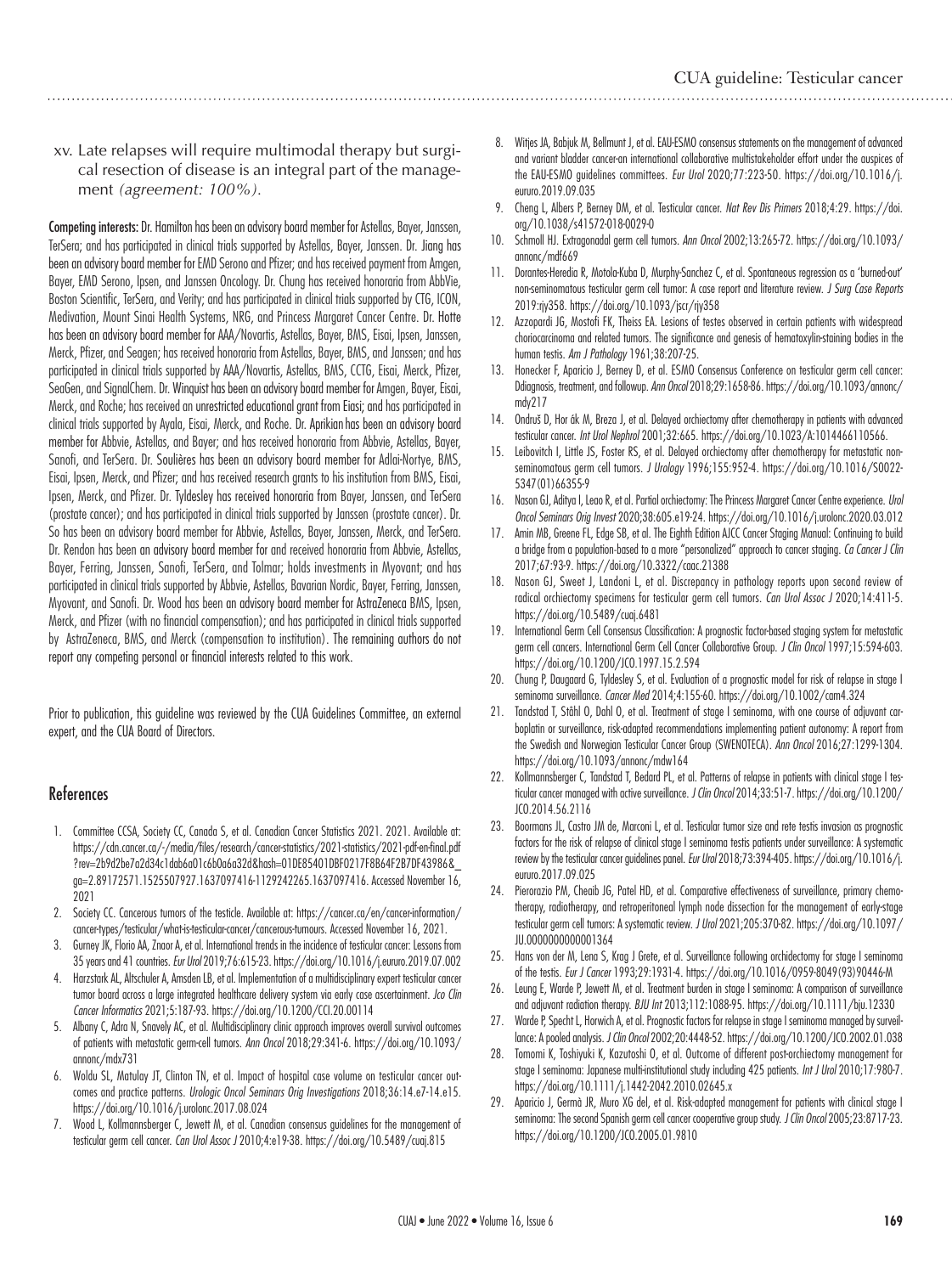- 30. Vesprini D, Chung P, Tolan S, et al. Utility of serum tumor markers during surveillance for stage I seminoma. *Cancer* 2012;118:5245-50. https://doi.org/10.1002/cncr.27539
- 31. Joffe JK, Cafferty FH, Murphy L, et al. Imaging modality and frequency in surveillance of stage I seminoma testicular cancer: Results from a randomized, phase 3, non-inferiority trial (TRISST). *J Clin Oncol* 2022; Epub ahead of print. https://doi.org/10.1200/JCO. 21.01199
- 32. Mistretta FA, Mazzone E, Palumbo C, et al. Contemporary assessment of survival rates in stage I testicular seminoma: A population-based comparison between surveillance and active treatment after orchiectomy. *Clin Genitourin Canc* 2019;17:e793-e801. https://doi.org/10.1016/j.clgc.2019.04.015
- 33. Frankel JK, Caumont F, DeBerg HA, et al. Contemporary trends in management of stage 1 seminoma. *Urol Oncol Sem Orig Invest* 2021;39:240.e1-8. https://doi.org/10.1016/j.urolonc.2020.08.025
- 34. Chung P, Mayhew LA, Warde P, et al. Management of stage I seminomatous testicular cancer: A systematic review. *Clin Oncol* 2010;22:6-16. https://doi.org/10.1016/j.clon.2009.08.006
- 35. Mead GM, Fossa SD, Oliver RTD, et al. Randomized trials in 2466 patients with stage I seminoma: Patterns of relapse and followup. *J Nat Cancer Inst* 2011;103:241-9. https://doi.org/10.1093/jnci/djq525
- 36. Fosså SD, horwich A, Russell JM, et al. Optimal planning target volume for stage I testicular seminoma: A medical research council randomized trial. *J Clin Oncol* 1999;17:1146. https://doi.org/10.1200/ JCO.1999.17.4.1146
- 37. Oliver RTD, Mead GM, Rustin GJS, et al. Randomized trial of carboplatin vs. radiotherapy for stage I seminoma: Mature results on relapse and contralateral testis cancer rates in MRC TE19/EORTC 30982 study (ISRCTN27163214). *J Clin Oncol* 2011;29:957-62. https://doi.org/10.1200/JCO.2009.26.4655
- 38. Group GTCS, Dieckmann KP, Dralle-Filiz I, et al. Testicular seminoma clinical stage 1: Treatment outcome on a routine care level. *J Cancer Res Clin* 2016;142:1599-1607. https://doi.org/10.1007/s00432- 016-2162-z
- 39. Aparicio J, Muro XG del, Maroto P, et al. Patterns of relapse and treatment outcome after active surveillance or adjuvant carboplatin for stage I seminoma: A retrospective study of the Spanish germ cell cancer group. *Clin Transl Oncol* 2021;23:58-64. https://doi.org/10.1007/s12094-020-02393-9
- 40. Fischer S, Tandstad T, Wheater M, et al. Outcome of men with relapse after adjuvant carboplatin for clinical stage I seminoma. *J Clin Oncol* 2017;35:194-200. https://doi.org/10.1200/JCO.2016.69.0958
- 41. Powles T, Robinson D, Shamash J, et al. The long-term risks of adjuvant carboplatin treatment for stage I seminoma of the testis. *Ann Oncol* 2008;19:443-7. https://doi.org/10.1093/annonc/mdm540
- 42. Chung PWM, Gospodarowicz MK, Panzarella T, et al. Stage II testicular seminoma: Patterns of recurrence and outcome of treatment. *Eur Urol* 2004;45:754-60. https://doi.org/10.1016/j.eururo.2004.01.020
- 43. Kollmannsberger C, Tyldesley S, Moore C, et al. Evolution in management of testicular seminoma: Population-based outcomes with selective utilization of active therapies. *Ann Oncol* 2011;22:808-14. https://doi.org/10.1093/annonc/mdq466
- 44. Giannatempo P, Greco T, Mariani L, et al. Radiotherapy or chemotherapy for clinical stage IIA and IIB seminoma: a systematic review and meta-analysis of patient outcomes. *Ann Oncol* 2015;26:657-68. https://doi.org/10.1093/annonc/mdu447
- 45. Horwich A, Dearnaley DP, Sohaib A, et al. Neoadjuvant carboplatin before radiotherapy in stage IIA and IIB seminoma. *Ann Oncol* 2013;24:2104-7. https://doi.org/10.1093/annonc/mdt148
- 46. Hu B, Daneshmand S. Retroperitoneal lymph node dissection as primary treatment for metastatic seminoma. *Adv Urol* 2018:7978958. https://doi.org/10.1155/2018/7978958
- 47. Daugaard G, Gundgaard MG, Mortensen MS, et al. Surveillance for stage I non-seminoma testicular cancer: Outcomes and long-term followup in a population-based cohort. *J Clin Oncol* 2014;32:3817-23. https://doi.org/10.1200/JCO.2013.53.5831
- 48. Sturgeon JF, Moore MJ, Kakiashvili DM, et al. Non-risk-adapted surveillance in clinical stage I nonseminomatous germ cell tumors: The Princess Margaret Hospital's experience. *Eur Urol* 2011;59:556-62. https://doi.org/10.1016/j.eururo.2010.12.010
- 49. Hamilton RJ, Nayan M, Anson-Cartwright L, et al. Treatment of relapse of clinical stage I non-seminomatous germ cell tumors on surveillance. *J Clin Oncol* 2019;37:1919-26. https://doi.org/10.1200/ JCO.18.01250
- 50. Hotte SJ, Mayhew LA, Jewett M, et al. Management of stage I non-seminomatous testicular cancer: A systematic review and meta-analysis. *Clin Oncol* 2010;22:17-26. https://doi.org/10.1016/j. clon.2009.09.005
- 51. Cullen MH, Stenning SP, Parkinson MC, et al. Short-course adjuvant chemotherapy in high-risk stage I non-seminomatous germ cell tumors of the testis: A Medical Research Council report. *J Clin Oncol* 1996;14:1106-13. https://doi.org/10.1200/JCO.1996.14.4.1106
- 52. Pont J, Albrecht W, Postner G, et al. Adjuvant chemotherapy for high-risk clinical stage I non-seminomatous testicular germ cell cancer: Long-term results of a prospective trial. *J Clin Oncol* 1996;14:441-8. https://doi.org/10.1200/JCO.1996.14.2.441
- 53. Chevreau C, Mazerolles C, Soulié M, et al. Long-term efficacy of two cycles of BEP regimen in high-risk stage I non-seminomatous testicular germ cell tumors with embryonal carcinoma and/or vascular invasion. *Eur Urol* 2004;46:209-15. https://doi.org/10.1016/j.eururo.2004.03.022
- 54. Tandstad T, Ståhl O, Håkansson U, et al. One course of adjuvant BEP in clinical stage I non-seminoma mature and expanded results from the SWENOTECA group. *Ann Oncol* 2014;25:2167-72. https://doi.org/10.1093/annonc/mdu375
- 55. Cullen M, Huddart R, Joffe J, et al. The 111 study: A single-arm, phase 3 trial evaluating one cycle of bleomycin, etoposide, and cisplatin as adjuvant chemotherapy in high-risk, stage 1 non-seminomatous or combined germ cell tumors of the testis. *Eur Urol* 2020;77:344-51. https://doi.org/10.1016/j. eururo.2019.11.022
- 56. Huddart RA, Norman A, Shahidi M, et al. Cardiovascular disease as a long-term complication of treatment for testicular cancer. *J Clin Oncol* 2003;21:1513-23. https://doi.org/10.1200/JCO.2003.04.173
- 57. Albers P, Siener R, Krege S, et al. Randomized phase 3 trial comparing retroperitoneal lymph node dissection with one course of bleomycin and etoposide plus cisplatin chemotherapy in the adjuvant treatment of clinical stage I non-seminomatous testicular germ cell tumors: AUO trial AH 01/94 by the German Testicular Cancer Study Group. *J Clin Oncol* 2008;26:2966-72. https://doi.org/10.1200/JCO.2007.12.0899
- 58. Flechtner HH, Fischer F, Albers P, et al. Quality-of-life analysis of the German, prospective, multicenter trial of single-cycle adjuvant BEP vs. retroperitoneal lymph node dissection in clinical stage I non-seminomatous germ cell tumors. *Eur Urol* 2016;69:518-25. https://doi.org/10.1016/j.eururo.2015.11.007
- 59. Hugen CM, Hu B, Jeldres C, et al. Utilization of retroperitoneal lymph node dissection for testicular cancer in the United States: Results from the National Cancer Database (1998-2011). *Urol Oncol Sem Orig Invest* 2016;34:487.e7-11. https://doi.org/10.1016/j.urolonc.2016.05.036
- 60. Yap SA, Yuh LM, Evans CP, et al. Evolving patterns of care in the management of stage I non-seminomatous germ cell tumors: Data from the California Cancer Registry. *World J Urol* 2017;35:277-83. https://doi.org/10.1007/s00345-016-1870-y
- 61. Leveridge MJ, Siemens DR, Brennan K, et al. Temporal trends in management and outcomes of testicular cancer: A population-based study. *Cancer* 2018;124:2724-32. https://doi.org/10.1002/cncr.31390
- 62. Groeben C, Koch R, Nestler T, et al. Centralization tendencies of retroperitoneal lymph node dissection for testicular cancer in Germany? A total population-based analysis from 2006–2015. *World J Urol* 2020;38:1765-72. https://doi.org/10.1007/s00345-019-02972-8
- 63. Stephenson AJ, Bosl GJ, Motzer RJ, et al. Retroperitoneal lymph node dissection for non-seminomatous germ cell testicular cancer: impact of patient selection factors on outcome. *J Clin Oncol* 2005;23:2781-8. https://doi.org/10.1200/JCO.2005.07.132
- 64. Donadio AC, Motzer RJ, Bajorin DF, et al. Chemotherapy for teratoma with malignant transformation. *J Clin Oncol* 2003;21:4285-91. https://doi.org/10.1200/JCO.2003.01.019
- 65. Stephenson A, Eggener SE, Bass EB, et al. Diagnosis and treatment of early-stage testicular cancer: AUA guideline. *J Urol* 2019;202:272-81. https://doi.org/10.1097/JU.0000000000000318
- 66. Heidenreich A, Albers P, Hartmann M, et al. Complications of primary nerve-sparing retroperitoneal lymph node dissection for clinical stage I non-seminomatous germ cell tumors of the testis: Experience of the German Testicular Cancer Study Group. *J Urol* 2003;169:1710-4. https://doi.org/10.1097/01. ju.0000060960.18092.54
- 67. Stephenson AJ, Bosl GJ, Bajorin D, et al. Retroperitoneal lymph node dissection in patients with low stage testicular cancer with embryonal carcinoma predominance and/or lymphovascular invasion. *J Urol*  2005;174:557-60. https://doi.org/10.1097/01.ju.0000165163.03805.37
- 68. Weissbach L, Bussar-Maatz R, Flechtner H, et al. RPLND or primary chemotherapy in clinical stage IIA/B nonseminomatous germ cell tumors? *Eur Urol* 2000;37:582-94. https://doi.org/10.1159/000020197
- 69. Sheinfeld J, Motzer RJ, Rabbani F, et al. Incidence and clinical outcome of patients with teratoma in the retroperitoneum following primary retroperitoneal lymph node dissection for clinical stages I and IIA non-seminomatous germ cell tumors. *J Urol* 2003;170:1159-62. https://doi.org/10.1097/01. ju.0000087822.71739.9
- 70. Rabbani F, Sheinfeld J, Farivar-Mohseni H, et al. Low-volume nodal metastases detected at retroperitoneal lymphadenectomy for testicular cancer: Pattern and prognostic factors for relapse. *J Clin Oncol* 2001;19:2020-5. https://doi.org/10.1200/JCO.2001.19.7.2020
- 71. Eggener SE, Carver BS, Sharp DS, et al. Incidence of disease outside modified retroperitoneal lymph node dissection templates in clinical stage I or IIA non-seminomatous germ cell testicular cancer. *J Urol* 2007;177:937-42-discussion 942-3. https://doi.org/10.1016/j.juro.2006.10.045
- 72. Williams SD, Stablein DM, Einhorn LH, et al. Immediate adjuvant chemotherapy vs. observation with treatment at relapse in pathological stage II testicular cancer. *N Engl J Med* 1987;317:1433-8. https://doi.org/10.1056/NEJM198712033172303
- 73. McHugh DJ, Funt SA, Silber D, et al. Adjuvant chemotherapy with etoposide plus cisplatin for patients with pathologic stage II non-seminomatous germ cell tumors. *J Clin Oncol* 2020;38:1332-7. https://doi.org/10.1200/JCO.19.02712
- 74. Kuczyk M, Machtens S, Stief C, et al. Management of the post-chemotherapy residual mass in patients with advanced stage non‐seminomatous germ cell tumors (NSGCT). *Int J Cancer* 1999;83:852-5. https://doi.org/10.1002/(SICI)1097-0215(19991210)83:6<852::AID-IJC30>3.0.CO;2-S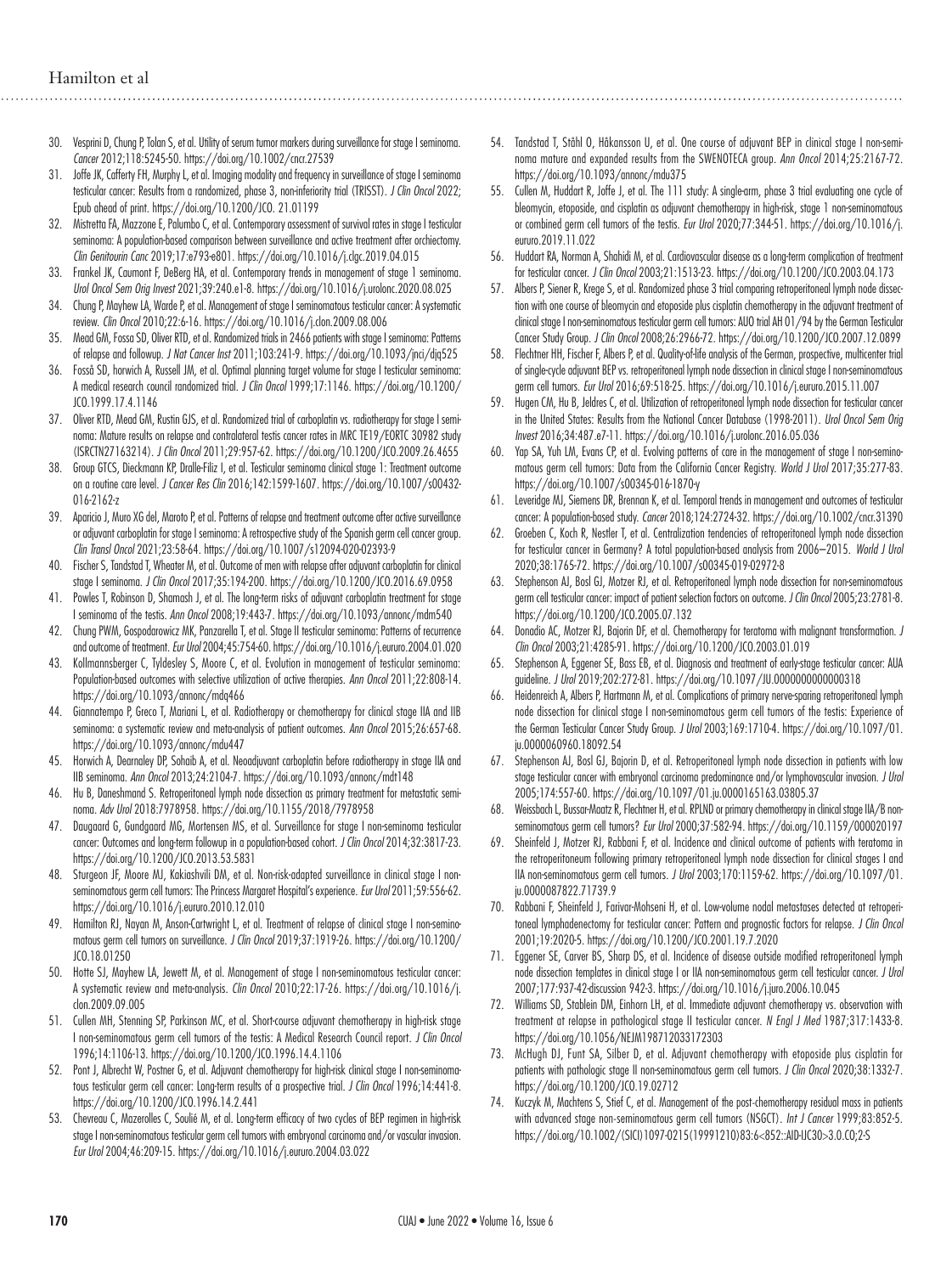- 75. Stephenson AJ, Bosl GJ, Motzer RJ, et al. Non-randomized comparison of primary chemotherapy and retroperitoneal lymph node dissection for clinical stage IIA and IIB non-seminomatous germ cell testicular cancer. *J Clin Oncol* 2007;25:5597-602. https://doi.org/10.1200/JCO.2007.12.0808
- 76. Laurence C, J. S Richard, P. S Sally, et al. Impact of the treating institution on survival of patients with "poor-prognosis" metastatic non-seminoma. *J Nat Cancer Inst* 1999;91:839-46. https://doi. org/10.1093/jnci/91.10.839
- 77. Aass N, Klepp O, Cavallin-Stahl E, et al. Prognostic factors in unselected patients with non-seminomatous metastatic testicular cancer: A multicenter experience. *J Clin Oncol* 1991;9:818-26. https://doi. org/10.1200/JCO.1991.9.5.818
- 78. Feuer EJ, Frey CM, Brawley OW, et al. After a treatment breakthrough: A comparison of trial and populationbased data for advanced testicular cancer. *J Clin Oncol* 1994;12:368-77. https://doi.org/10.1200/ JCO.1994.12.2.368
- 79. Gillessen S, Sauvé N, Collette L, et al. Predicting outcomes in men with metastatic non-seminomatous germ cell tumors (NSGCT): Results from the IGCCCG update consortium. *J Clin Oncol* 2021;39:1563-74. https://doi.org/10.1200/JCO.20.03296
- Beyer J, Collette L, Sauvé N, et al. Survival and new prognosticators in metastatic seminoma: Results from the IGCCCG Update Consortium. *J Clin Oncol* 2021;39:1553-62. https://doi.org/10.1200/ jco.20.03292
- 81. Einhorn LH, Williams SD, Loehrer PJ, et al. Evaluation of optimal duration of chemotherapy in favorableprognosis disseminated germ cell tumors: A Southeastern Cancer Study Group protocol. *J Clin Oncol* 1989;7:387-91. https://doi.org/10.1200/JCO.1989.7.3.387
- 82. Wit R de, Roberts JT, Wilkinson PM, et al. Equivalence of three or four cycles of bleomycin, etoposide, and cisplatin chemotherapy and of a 3- or 5-day schedule in good-prognosis germ cell cancer: A randomized study of the European organization for research and treatment of cancer genitourinary tract cancer cooperative group and the medical research council. *J Clin Oncol* 2001;19:1629-40. https://doi.org/10.1200/JCO.2001.19.6.1629
- 83. Culine S, Kerbrat P, Kramar A, et al. Refining the optimal chemotherapy regimen for good-risk metastatic non-seminomatous germ-cell tumors: A randomized trial of the Genito-Urinary Group of the French Federation of Cancer Centers (GETUG T93BP). *Ann Oncol* 2007;18:917-24. https://doi.org/10.1093/ annonc/mdm062
- 84. Fosså SD, Wit R de, Roberts T, et al. Quality of life in good prognosis patients with metastatic germ cell cancer: A prospective study of the European organization for research and treatment of cancer genitourinary group/medical research council testicular cancer study group (30941/TE20). *J Clin Oncol* 2003;21:1107-18. https://doi.org/10.1200/JCO.2003.02.075
- 85. Horwich A, Sleijfer DT, Fosså SD, et al. Randomized trial of bleomycin, etoposide, and cisplatin compared with bleomycin, etoposide, and carboplatin in good-prognosis metastatic non-seminomatous germ cell cancer: A multiinstitutional medical research council/European organization for research and treatment of cancer trial. *J Clin Oncol* 1997;15:1844-52. https://doi.org/10.1200/JCO.1997.15.5.1844
- 86. Bajorin DF, Sarosdy MF, Pfister DG, et al. Randomized trial of etoposide and cisplatin versus etoposide and carboplatin in patients with good-risk germ cell tumors: A multi-institutional study. *J Clin Oncol* 1993;11:598-606. https://doi.org/10.1200/JCO.1993.11.4.598
- 87. Horwich A, Oliver RT, Wilkinson PM, et al. A Medical Research Council randomized trial of single agent carboplatin vs. etoposide and cisplatin for advanced metastatic seminoma. *Brit J Cancer* 2000;83:1623- 29. https://doi.org/10.1054/bjoc.2000.1498
- Bokemeyer C, Köhrmann O, Tischler J, et al. A randomized trial of cisplatin, etoposide, and bleomycin (PEB) vs. carboplatin, etoposide and bleomycin (CEB) for patients with 'good-risk' metastatic nonseminomatious germ cell tumors. *Ann Oncol* 1996;7:1015-21. https://doi.org/10.1093/oxfordjournals. annonc.a010493
- 89. Toner G, Stockler M, Boyer M, et al. Comparison of two standard chemotherapy regimens for goodprognosis germ cell tumors: A randomized trial. *Lancet* 2001;357:739-45. https://doi.org/10.1016/ S0140-6736(00)04165-9
- 90. Feldman DR, Bosl GJ, Sheinfeld J, et al. Medical treatment of advanced testicular cancer. *JAMA* 2008;299:672-84. https://doi.org/10.1001/jama.299.6.672
- 91. Wit R de, Stoter G, TSleijfer D, et al. Four cycles of BEP vs four cycles of VIP in patients with intermediateprognosis metastatic testicular non-seminoma: A randomized study of the EORTC Genitourinary Tract Cancer Cooperative Group. *Brit J Cancer* 1998;78:828-32. https://doi.org/10.1038/bjc.1998.587
- 92. Nichols CR, Catalano PJ, Crawford ED, et al. Randomized comparison of cisplatin and etoposide and either bleomycin or ifosfamide in treatment of advanced disseminated germ cell tumors: An Eastern Cooperative Oncology Group, Southwest Oncology Group, and Cancer and Leukemia Group B study. *J Clin Oncol* 1998;16:1287-93. https://doi.org/10.1200/JCO.1998.16.4.1287
- 93. Motzer RJ, Nichols CJ, Margolin KA, et al. Phase 3 randomized trial of conventional-dose chemotherapy with or without high-dose chemotherapy and autologous hematopoietic stem-cell rescue as first-line treatment for patients with poor-prognosis metastatic germ cell tumors. *J Clin Oncol* 2007;25:247-56. https://doi.org/10.1200/JCO.2005.05.4528
- 94. Droz JP, Kramar A, Biron P, et al. Failure of high-dose cyclophosphamide and etoposide combined with double-dose cisplatin and bone marrow support in patients with high-volume metastatic nonseminomatous germ-cell tumors: Mature results of a randomized trial. *Eur Urol* 2007;51:739-48. https://doi.org/10.1016/j.eururo.2006.10.035
- 95. Daugaard G, Skoneczna I, Aass N, et al. A randomized phase 3 study comparing standard dose BEP with sequential high-dose cisplatin, etoposide, and ifosfamide (VIP) plus stem-cell support in males with poorprognosis germ-cell cancer. An intergroup study of EORTC, GTCSG, and Grupo Germinal (EORTC 30974). *Ann Oncol* 2011;22:1054-61. https://doi.org/10.1093/annonc/mdq575
- 96. Smith TJ, Bohlke K, Lyman GH, et al. Recommendations for the use of WBC growth factors: American Society of Clinical Oncology clinical practice guideline update. *J Clin Oncol* 2015;33:3199-212. https://doi.org/10.1200/JCO.2015.62.3488
- 97. Fosså SD, Kaye SB, Mead GM, et al. Filgrastim during combination chemotherapy of patients with poorprognosis metastatic germ cell malignancy. European Organization for Research and Treatment of Cancer, Genito-Urinary Group, and the Medical Research Council Testicular Cancer Working Party, Cambridge, United Kingdom. *J Clin Oncol 1998;*16:716-24. https://doi.org/10.1200/JCO.1998.16.2.716
- Khorana AA, Kuderer NM, Culakova E, et al. Development and validation of a predictive model for chemotherapy-associated thrombosis. *Blood* 2008;111:4902-7. https://doi.org/10.1182/blood-2007-10-116327
- 99. Tran B, Ruiz-Morales JM, Gonzalez-Billalabeitia E, et al. Large retroperitoneal lymphadenopathy and increased risk of venous thromboembolism in patients receiving first-line chemotherapy for metastatic germ cell tumors: A study by the global germ cell cancer group (G3). *Cancer Med-us* 2020;9:116-24 https://doi.org/10.1002/cam4.2674
- 100. Fizazi K, Culine S, Kramar A, et al. Early predicted time to normalization of tumor markers predicts outcome in poor-prognosis non-seminomatous germ cell tumors. *J Clin Oncol* 2004;22:3868-76. https://doi.org/10.1200/JCO.2004.04.008
- 101. Fizazi K, Pagliaro L, Laplanche A, et al. Personalized chemotherapy based on tumor marker decline in poor prognosis germ-cell tumors (GETUG 13): A phase 3, multicenter, randomized trial. *Lancet Oncol* 2014;15:1442-50. https://doi.org/10.1016/S1470-2045(14)70490-5
- 102. Logothetis CJ, Samuels ML, Trindade A, et al. The growing teratoma syndrome. *Cancer* 1982;50:1629-35. https://doi.org/10.1002/1097-0142(19821015)50:8<1629::AID-CNCR2820500828>3.0.CO;2-1
- 103. Paffenholz P, Pfister D, Matveev V, et al. Diagnosis and management of the growing teratoma syndrome: A single-center experience and review of the literature. *Urol Oncol* 2018;36:529.e23-30. https://doi.org/10.1016/j.urolonc.2018.09.012
- 104. Zon RT, Nichols C, Einhorn LH. Management strategies and outcomes of germ cell tumor patients with very high human chorionic gonadotropin levels. *J Clin Oncol* 1998;16:1294-7. https://doi.org/10.1200/ JCO.1998.16.4.1294
- 105. Fox EP, Weathers TD, Williams SD, et al. Outcome analysis for patients with persistent non-teratomatous germ cell tumor in post-chemotherapy retroperitoneal lymph node dissections. *J Clin Oncol* 1993;11:1294- 9. https://doi.org/10.1200/JCO.1993.11.7.1294
- 106. Toner GC, Panicek DM, Heelan RT, et al. Adjunctive surgery after chemotherapy for non-seminomatous germ cell tumors: Recommendations for patient selection. *J Clin Oncol* 1990;8:1683-94. https://doi.org/10.1200/JCO.1990.8.10.1683
- 107. Carver BS, Serio AM, Bajorin D, et al. Improved clinical outcome in recent years for men with metastatic non-seminomatous germ cell tumors. *J Clin Oncol* 2007;25:5603-8. https://doi.org/10.1200/ JCO.2007.13.6283
- 108. Carver BS, Bianco FJ, Shayegan B, et al. Predicting teratoma in the retroperitoneum in men undergoing post-chemotherapy retroperitoneal lymph node dissection. *J Urol* 2006;176:100-3; discussion 103-4. https://doi.org/10.1016/S0022-5347(06)00508-8
- 109. Donohue JP, Rowland RG, Kopecky K, et al. Correlation of computerized tomographic changes and histological findings in 80 patients having radical retroperitoneal lymph node dissection after chemotherapy for testis cancer. *J Urol* 1987;137:1176-9. https://doi.org/10.1016/S0022-5347(17)44439-9
- 110. Debono DJ, Heilman DK, Einhorn LH, et al. Decision analysis for avoiding post-chemotherapy surgery in patients with disseminated non-seminomatous germ cell tumors. *J Clin Oncol* 1997;15:1455-64. https://doi.org/10.1200/JCO.1997.15.4.1455
- 111. Steyerberg EW, Keizer HJ, Fosså SD, et al. Prediction of residual retroperitoneal mass histology after chemotherapy for metastatic non-seminomatous germ cell tumor: Multivariate analysis of individual patient data from six study groups. *J Clin Oncol* 1995;13:1177-87. https://doi.org/10.1200/JCO.1995.13.5.1177
- 112. Vergouwe Y, Steyerberg EW, Foster RS, et al. Predicting retroperitoneal histology in post-chemotherapy testicular germ cell cancer: A model update and multicenter validation with more than 1000 patients. *Eur Urol* 2007;51:424-32. https://doi.org/10.1016/j.eururo.2006.06.047
- 113. Leão R, Nayan M, Punjani N, et al. A new model to predict benign histology in residual retroperitoneal masses after chemotherapy in non-seminoma. *Eur Urol Focus* 2018;4:995-1001. https://doi.org/10.1016/j.euf.2018.01.015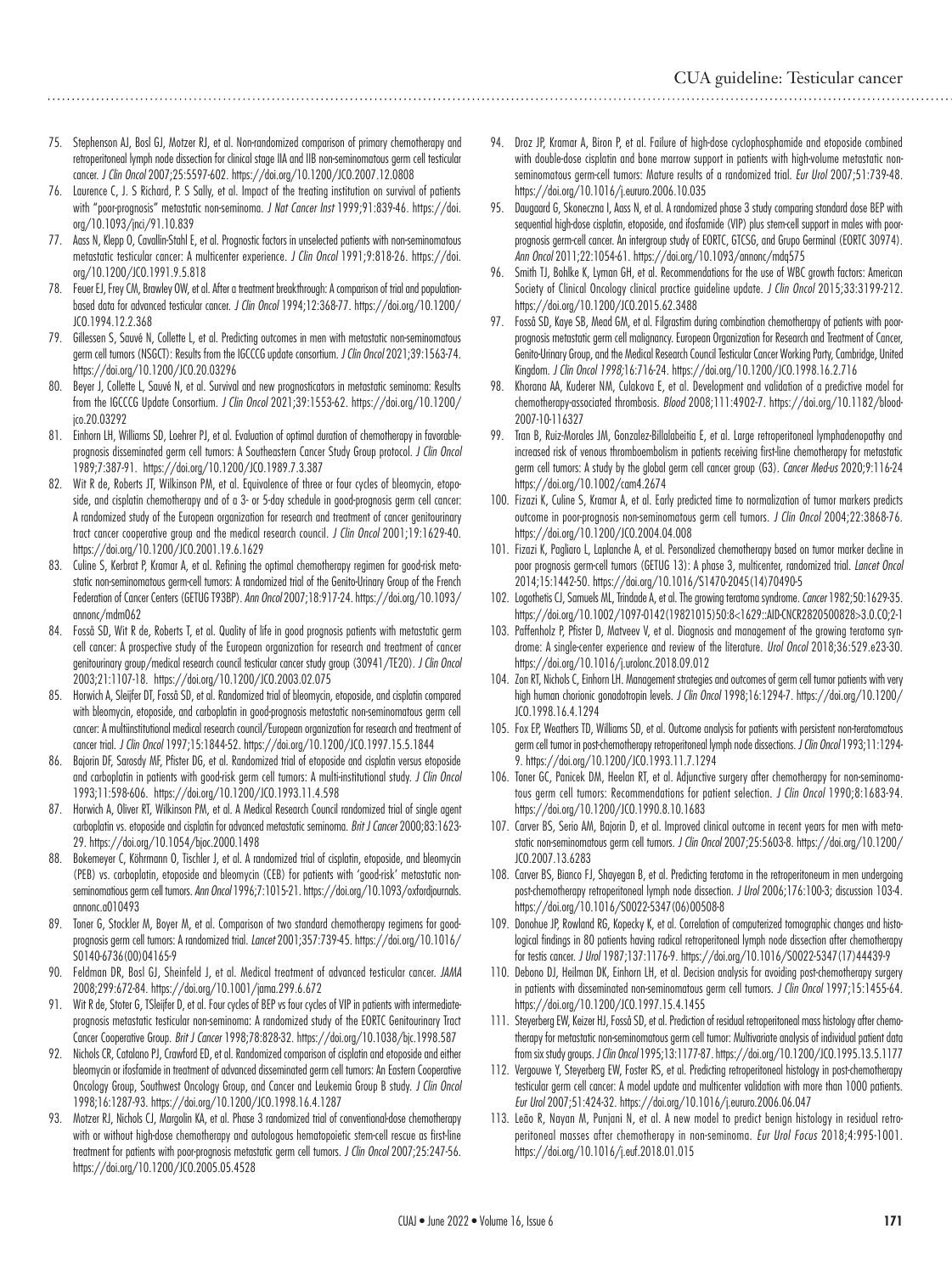- 114. Oechsle K, Hartmann M, Brenner W, et al. [18F]Fluorodeoxyglucose positron emission tomography in non-seminomatous germ cell tumors after chemotherapy: The German multicenter positron emission tomography study group. *J Clin Oncol* 2008;26:5930-5. https://doi.org/10.1200/JCO.2008.17.1157
- 115. Beck SDW, Patel MI, Sheinfeld J. Tumor marker levels in post-chemotherapy cystic masses: Clinical implications for patients with germ cell tumors. *J Urol* 2004;171:168-71. https://doi.org/10.1097/01. ju.0000099714.16082.78
- 116. Nason GJ, Jewett MAS, Bostrom PJ, et al. Long-term surveillance of patients with complete response following chemotherapy for metastatic non-seminomatous germ cell tumor. *Eur Urol Oncol* 2021;4:289-96. https://doi.org/10.1016/j.euo.2020.08.007
- 117. Kollmannsberger C, Daneshmand S, So A, et al. Management of disseminated non-seminomatous germ cell tumors with risk-based chemotherapy followed by response-guided post-chemotherapy surgery. *J Clin Oncol* 2010;28:537-42. https://doi.org/10.1200/JCO.2009.23.0755
- 118. Ehrlich Y, Brames MJ, Beck SDW, et al. Long-term followup of cisplatin combination chemotherapy in patients with disseminated non-seminomatous germ cell tumors: Is a post-chemotherapy retroperitoneal lymph node dissection needed after complete remission? *J Clin Oncol* 2010;28:531-6. https://doi. org/10.1200/JCO.2009.23.0714
- 119. Carver BS, Shayegan B, Eggener S, et al. Incidence of metastatic non-seminomatous germ cell tumor outside the boundaries of a modified post-chemotherapy retroperitoneal lymph node dissection. *J Clin Oncol* 2007;25:4365-9. https://doi.org/10.1200/JCO.2007.11.2078
- 120. Wahle GR, Foster RS, Bihrle R, et al. Nerve sparing retroperitoneal lymphadenectomy after primary chemotherapy for metastatic testicular carcinoma. *J Urology* 1994;152:428-30. https://doi.org/10.1016/ S0022-5347(17)32755-6
- 121. Pettus JA, Carver BS, Masterson T, et al. Preservation of ejaculation in patients undergoing nerve-sparing post-chemotherapy retroperitoneal lymph node dissection for metastatic testicular cancer. *Urology* 2009;73:328-31. https://doi.org/10.1016/j.urology.2008.08.501
- 122. Cho JS, Kaimakliotis HZ, Cary C, et al. Modified retroperitoneal lymph node dissection for post-chemotherapy residual tumor: A long‐term update. *BJU Int* 2017;120:104-8. https://doi.org/10.1111/bju.13844
- 123. Heidenreich A, Pfister D, Witthuhn R, et al. Post-chemotherapy retroperitoneal lymph node dissection in advanced testicular cancer: Radical or modified template resection. *Eur Urol* 2009;55:217-26. https://doi.org/10.1016/j.eururo.2008.09.027
- 124. Hendry WF, Norman AR, Dearnaley DP, et al. Metastatic non-seminomatous germ cell tumors of the testis. *Cancer* 2002;94:1668-76. https://doi.org/10.1002/cncr.10440
- 125. Stenning SP, Parkinson MC, Fisher C, et al. Post-chemotherapy residual masses in germ cell tumor patients. *Cancer* 1998;83:1409-19. https://acsjournals.onlinelibrary.wiley.com/doi/ abs/10.1002/%28SICI%291097-0142%2819981001%2983%3A7%3C1409%3A%3AAID-CNCR19%3E3.0.CO%3B2-8
- 126. Shayegan B, Carver BS, Stasi J, et al. Clinical outcome following post-chemotherapy retroperitoneal lymph node dissection in men with intermediate‐ and poor‐risk non-seminomatous germ cell tumor. *BJU Int* 2007;99:993-7. https://doi.org/10.1111/j.1464-410X.2007.06740.x
- 127. Bhanvadia RR, Rodriguez J 3rd, Bagrodia A, et al. Lymph node count impacts survival following postchemotherapy retroperitoneal lymphadenectomy for non-seminomatous testicular cancer: A populationbased analysis. *BJU Int* 2019;124:792-800. https://doi.org/10.1111/bju.14798
- 128. Nason GJ, Donahoe L, Perrot M de, et al. Simultaneous vs. sequential retroperitoneal, thoracic, and cervical resection of post-chemotherapy residual masses in patients with metastatic non-seminomatous germ cell tumors of the testis. *Urology* 2020;138:69-76. https://doi.org/10.1016/j.urology.2019.12.032
- 129. Hartmann JT, Candelaria M, Kuczyk MA, et al. Comparison of histological results from the resection of residual masses at different sites after chemotherapy for metastatic non-seminomatous germ cell tumors. *Eur J Cancer* 1997;33:843-7. https://doi.org/10.1016/S0959-8049(96)00517-5
- 130. Steyerberg EW, Donohue JP, Gerl A, et al. Residual masses after chemotherapy for metastatic testicular cancer: The clinical implications of the association between retroperitoneal and pulmonary histology. *J Urology* 1997;158:474-8. https://doi.org/10.1016/S0022-5347(01)64506-3
- 131. Tognoni PG, Foster RS, McGraw P, et al. Combined post-chemotherapy retroperitoneal lymph node dissection and resection of chest tumor under the same anesthetic is appropriate based on morbidity and tumor pathology. *J Urol* 1998;159:1833-5. https://doi.org/10.1097/00005392-199806000-00012
- 132. Gels ME, Hoekstra HJ, Sleijfer DT, et al. Thoracotomy for post-chemotherapy resection of pulmonary residual tumor mass in patients with non-seminomatous testicular germ cell tumors: Aggressive surgical resection is justified. *Chest* 1997;112:967-73. https://doi.org/10.1378/chest.112.4.967
- 133. Brenner PC, Herr HW, Morse MJ, et al. Simultaneous retroperitoneal, thoracic, and cervical resection of post-chemotherapy residual masses in patients with metastatic non-seminomatous germ cell tumors of the testis. *J Clin Oncol* 1996;14:1765-9. https://doi.org/10.1200/JCO.1996.14.6.1765
- 134. Donahoe LL, Nason GJ, Bedard PL, et al. Pathologic concordance of resected metastatic nonseminomatous germ cell tumors in the chest. *J Thorac Cardiovasc Surg* 2021;161:856-68.e1. https://doi.org/10.1016/j.jtcvs.2020.10.158
- 135. Besse B, Grunenwald D, Fléchon A, et al. Non-seminomatous germ cell tumors: Assessing the need for post-chemotherapy contralateral pulmonary resection in patients with ipsilateral complete necrosis. *J Thorac Cardiovasc Surg* 2009;137:448-52. https://doi.org/10.1016/j.jtcvs.2008.09.032
- 136. Santis MD, Bokemeyer C, Becherer A, et al. Predictive impact of 2-18fluoro-2-deoxy-D-glucose positron emission tomography for residual post-chemotherapy masses in patients with bulky seminoma. *J Clin Oncol* 2001;19:3740-4. https://doi.org/10.1200/JCO.2001.19.17.3740
- 137. Santis MD, Becherer A, Bokemeyer C, et al. 2-18fluoro-deoxy-D-glucose positron emission tomography is a reliable predictor for viable tumor in post-chemotherapy seminoma: An update of the prospective multicentric SEMPET trial. *J Clin Oncol* 2004;22:1034-9. https://doi.org/10.1200/JCO.2004.07.188
- 138. Cathomas R, Klingbiel D, Bernard B, et al. Questioning the value of fluorodeoxyglucose positron emission tomography for residual lesions after chemotherapy for metastatic seminoma: Results of an International Global Germ Cell Cancer group registry. *J Clin Oncol* 2018;36:3381-7. https://doi.org/10.1200/ JCO.18.00210
- 139. Ravi R, Ong J, Oliver RTD, et al. The management of residual masses after chemotherapy in metastatic seminoma. *BJU Int* 1999;83:649-53. https://doi.org/10.1046/j.1464-410x.1999.00974.x
- 140. Puc HS, Heelan R, Mazumdar M, et al. Management of residual mass in advanced seminoma: Results and recommendations from the Memorial Sloan-Kettering Cancer Center. *J Clin Oncol* 1996;14:454-60. https://doi.org/10.1200/JCO.1996.14.2.454
- 141. Rice KR, Beck SDW, Bihrle R, et al. Survival analysis of pure seminoma at post-chemotherapy retroperitoneal lymph node dissection. *J Urol* 2014;192:1397-1402 https://doi.org/10.1016/j.juro.2014.04.097
- 142. Duchesne GM, Stenning SP, Aass N, et al. Radiotherapy after chemotherapy for metastatic seminoma a diminishing role. *Eur J Cancer* 1997;33:829-35. https://doi.org/10.1016/S0959-8049(97)00033-6
- 143. Murthy V, Karmakar S, Carlton J, et al. Radiotherapy for post-chemotherapy residual mass in advanced seminoma: A fluorodeoxyglucose positron emission tomography-computed tomography-based risk-adapted approach. *Clin Oncol* 2021;33:e315-21 https://doi.org/10.1016/j.clon.2021.01.009
- 144. Fizazi K, Tjulandin S, Salvioni R, et al. Viable malignant cells after primary chemotherapy for disseminated non-seminomatous germ cell tumors: prognostic factors and role of post-surgery chemotherapy results from an international study group. *J Clin Oncol* 2001;19:2647-57. https://doi.org/10.1200/ JCO.2001.19.10.2647
- 145. Fizazi K, Oldenburg J, Dunant A, et al. Assessing prognosis and optimizing treatment in patients with post-chemotherapy viable non-seminomatous germ-cell tumors (NSGCT): Results of the sCR2 international study. *Ann Oncol* 2008;19:259-64. https://doi.org/10.1093/annonc/mdm472
- 146. Feldman DR, Lorch A, Kramar A, et al. Brain metastases in patients with germ cell tumors: Prognostic factors and treatment options-an analysis from the global germ cell cancer group. *J Clin Oncol* 2016;34:345-51. https://doi.org/10.1200/JCO.2015.62.7000
- 147. Chau C, Cathomas R, Wheater M, et al. Treatment outcome and patterns of relapse following adjuvant carboplatin for stage I testicular seminomatous germ-cell tumor: Results from a 17-year U.K. experience. *Ann Oncol* 2015;26:1865-70. https://doi.org/10.1093/annonc/mdv254
- 148. Fischer S, Tandstad T, cohn-Cedermark G, et al. Outcome of men with relapses after adjuvant bleomycin, etoposide, and cisplatin for clinical stage I non-seminoma. *J Clin Oncol* 2020;38:1322-31. https://doi.org/10.1200/jco.19.01876
- 149. Lorch A, Beyer J, Bascoul-Mollevi C, et al; International Prognostic Factors Study Group. Prognostic factors in patients with metastatic germ cell tumors who experienced treatment failure with cisplatin-based first-line chemotherapy. *J Clin Oncol* 2010;28:4906-11. https://doi.org/10.1200/JCO.2009.26.8128
- 150. Lorch A, Bascoul-Mollevi C, Kramar A, et al. Conventional-dose vs. high-dose chemotherapy as first salvage treatment in male patients with metastatic germ cell tumors: Evidence from a large international database. *J Clin Oncol* 2011;29:2178-2184. https://doi.org/10.1200/JCO.2010.32.6678
- 151. Agarwala AK, Perkins SM, Abonour R, et al. Salvage chemotherapy with high-dose carboplatin and etoposide with peripheral blood stem cell transplant in patients with relapsed pure seminoma. *Am J Clin Oncol* 2011;34:286-8. https://doi.org/10.1097/COC.0b013e3181d6b518
- 152. Berger LA, Bokemeyer C, Lorch A, et al. First salvage treatment in patients with advanced germ cell cancer after cisplatin-based chemotherapy: analysis of a registry of the German Testicular Cancer Study Group (GTCSG). *J Cancer Res Clin* 2014;140:1211-20. https://doi.org/10.1007/s00432-014-1661-z
- 153. Pico JL, Rosti G, Kramar A, et al. A randomised trial of high-dose chemotherapy in the salvage treatment of patients failing first-line platinum chemotherapy for advanced germ cell tumors. *Ann Oncol* 2005;16:1152- 9. https://doi.org/10.1093/annonc/mdi228
- 154. Einhorn LH, Williams SD, Chamness A, et al. High-dose chemotherapy and stem-cell rescue for metastatic germ-cell tumors. *N Engl J Medicine* 2007;357:340-8. https://doi.org/10.1056/NEJMoa067749
- 155. Suleiman Y, Siddiqui BK, Brames MJ, et al. Salvage therapy with high-dose chemotherapy and peripheral blood stem cell transplant in patients with primary mediastinal non-seminomatous germ cell tumors. *Biol Blood Marrow Tr* 2013;19:161-3. https://doi.org/10.1016/j.bbmt.2012.08.002
- 156. Giorgi UD, Demirer T, Wandt H, et al. Second-line high-dose chemotherapy in patients with mediastinal and retroperitoneal primary non-seminomatous germ cell tumors: The EBMT experience. *Ann Oncol* 2005;16:146-51. https://doi.org/10.1093/annonc/mdi017